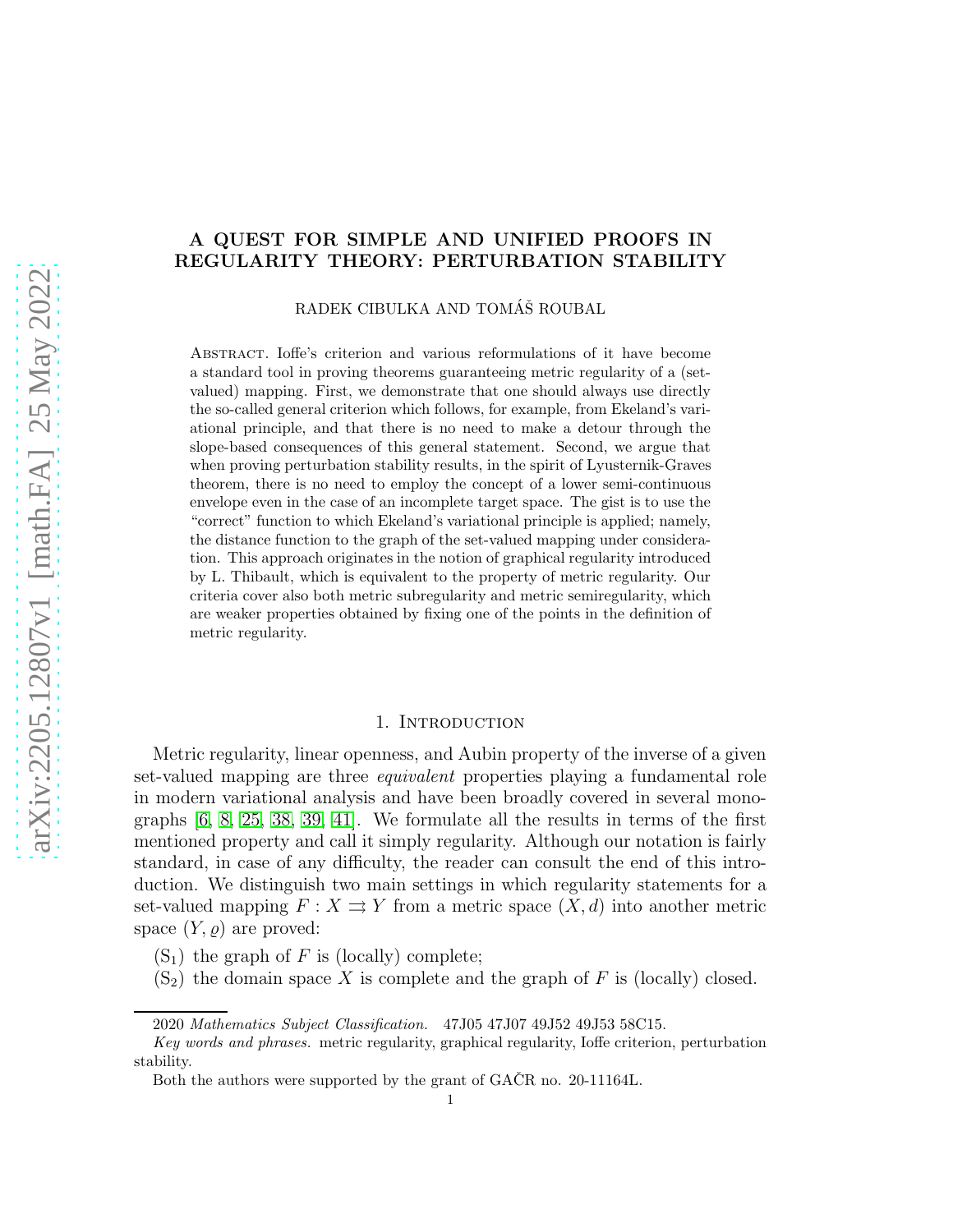For example,  $(S_1)$  occurs when both the domain space and the target space are complete and the graph of F is closed in  $X \times Y$ , which often can be assumed, without any loss of generality, by using [\[38,](#page-24-0) Proposition 2.40] provided that all the assumptions translate to the completions of the spaces and the graph. There are several ways of proving sufficient conditions for regularity in the literature. Let us mention the most popular ones (from our point of view at least):

(A) Iterative processes. This (constructive) method finds a solution of the inclusion [equation] as the limit of a sequence of iterates generated by a process resembling Newton's method or the contraction mapping iteration, see, for example, [\[30\]](#page-23-1), [\[22\]](#page-23-2), [\[25,](#page-23-0) Proof I of Theorem 1A.1, p. 12]. One can say that these proofs are the longest ones but work without any difficulty in the setting  $(S_2)$ , that is, when Y is not necessarily complete  $[25, \text{Proof I}$  of Theorem 5E.1, p. 309].

(B) A direct application of Ekeland's variational principle (EVP). This approach is used frequently in [\[6,](#page-22-0) Section 3.4], for example. We recall a weak form this principle.

<span id="page-1-1"></span>**Theorem 1.1.** Let  $(X, d)$  be a complete metric space and an  $x \in X$  be given. Consider a lower semi-continuous function  $\varphi: X \to [0, \infty]$  such that  $\varphi(x) < \infty$ . Then there exists a point  $u \in X$  such that  $\varphi(u) + d(u, x) \leq \varphi(x)$  and

<span id="page-1-0"></span>(1) 
$$
\varphi(u) \le \varphi(\hat{u}) + d(\hat{u}, u) \quad \text{whenever} \quad \hat{u} \in X.
$$

A full version of this principle ensures that the inequality in [\(1\)](#page-1-0) is strict provided that  $\hat{u} \neq u$ . However, we show that this is not needed for applications in regularity theory. Theorem [1.1](#page-1-1) is usually proved via an iterative process generating a (countable) sequence converging to a desired point.

(C) Application of slope-based conditions. These conditions are usually derived either from the EVP directly or via a detour through error bounds [\[33\]](#page-23-3). The concept of the (local strong) slope of a function  $\varphi: X \to \mathbb{R} \cup \{\infty\}$  at a point  $x \in X$ , with  $\varphi(x) < \infty$ , was introduced in De Giorgi, Marino, and Tosques [\[21\]](#page-23-4); and this quantity is defined by

$$
|\nabla \varphi|(x) := \limsup_{u \to x, u \neq x} \frac{[\varphi(x) - \varphi(u)]^+}{d(u, x)},
$$

where  $[a]^+ := \max\{a, 0\}$ ,  $a \in \mathbb{R}$ ; when  $\varphi(x) = \infty$  then  $|\nabla \varphi|(x) := \infty$ . This approach, going back to works by  $D$ . Azé and J.N. Corvellec [\[7\]](#page-22-2), can be found, for example, in [\[1\]](#page-22-3), [\[31\]](#page-23-5), [\[32\]](#page-23-6), [\[33\]](#page-23-3); see [\[38\]](#page-24-0) for more details concerning the historical background. Especially in the setting  $(S_2)$ , additional concepts such as lower semi-continuous envelopes are employed in the literature, which is tangling the proofs.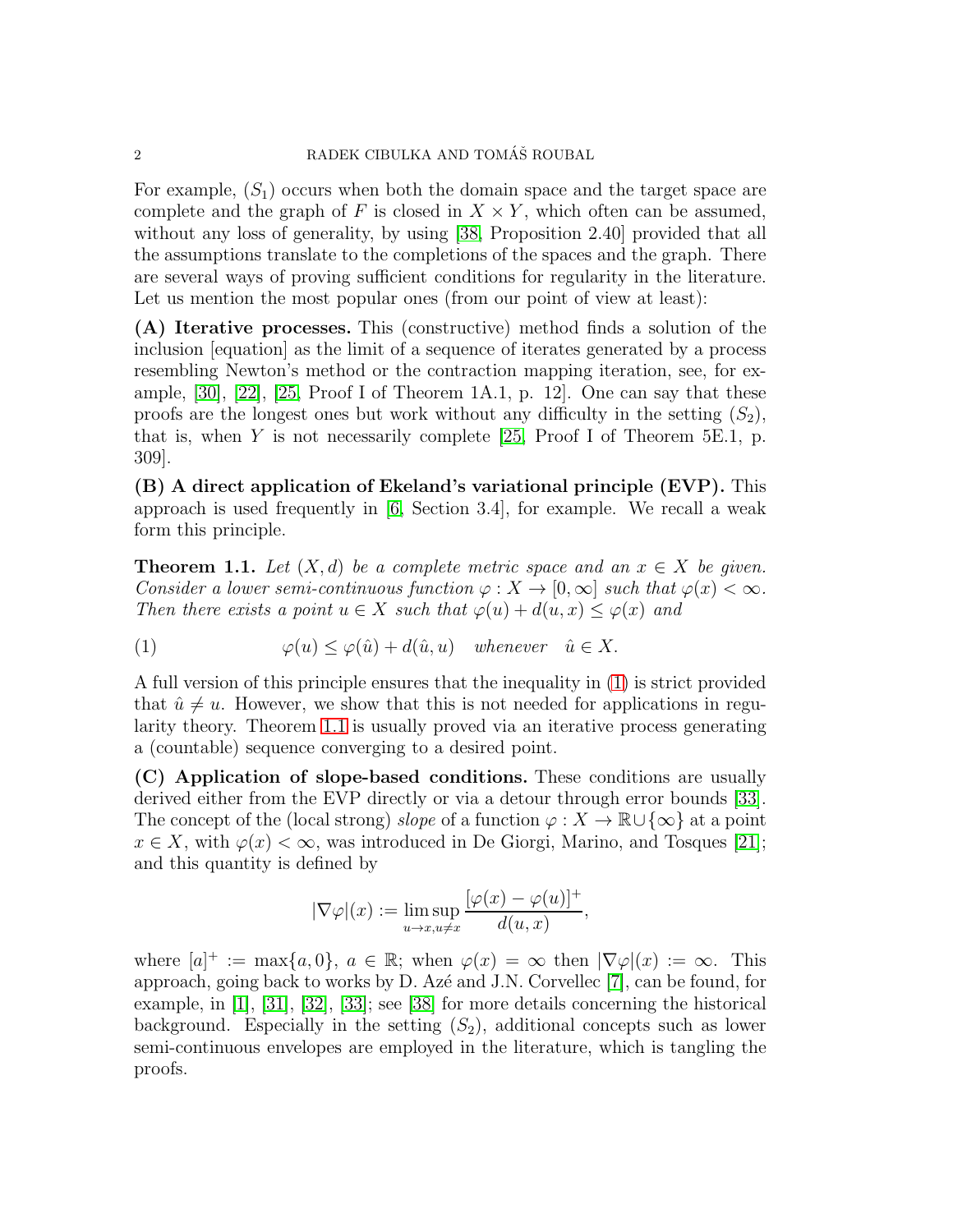A QUEST FOR SIMPLE AND UNIFIED PROOFS IN REGULARITY THEORY: PERTURBATION STABILITY

(D) Application of a fixed point theorem. A particular choice of the principle depends on the regularity statement we want to prove. In case of Graves' theorem [\[30\]](#page-23-1), the usual Banach contraction mapping principle [\[25,](#page-23-0) Theorem 1A.3] does the job, cf. [\[25,](#page-23-0) Proof II of Theorem 1A.1, p. 19]; when considering the mappings  $F + q$ , with a *smooth* single-valued part q and a set-valued part F, we can choose the contraction mapping principle for set-valued mappings [\[25,](#page-23-0) Theorem 5E.2] proved by A.L. Dontchev and W.W. Hager in 1994. As the proofs of both the preceding fixed point theorems rely on the iterative procedure one can expect to obtain shorter proofs of the regularity statement in question. Similarly to  $(A)$ , this approach works without any difficulty in the setting  $(S_2)$ , see [\[25,](#page-23-0) Proof of Theorem 5E.5]. Under certain compactness assumptions, Brouwer's or Kakutani's fixed point theorem can be used instead of contraction mapping principles. In finite-dimensions, one can obtain results that do not seem to follow from the infinite-dimensional ones, see [\[18\]](#page-23-7) for more details. However, when considering the mappings  $F + g$ , with a non-smooth single-valued part g in infinite dimensions, it seems to be necessary to combine Brouwer's fixed point theorem (or Glicksberg's extension of Kakutani's fixed point theorem) and the iterative procedure  $(A)$  (or Ioffe's regularity criterion  $(E)$  described below), see [\[11,](#page-22-4) [12,](#page-23-8) [14\]](#page-23-9).

(E) Application of general Ioffe-type regularity criteria. This approach, extensively used in [\[38\]](#page-24-0), is presented in this note. It encapsulates both the iterative procedure as in  $(A)$  and Ekeland's variational principle from  $(B)$ . In fact, one can use any of these two methods to get these criteria, see [\[14,](#page-23-9) Proposition 2.1] going back to [\[29\]](#page-23-10) for the first and [\[38,](#page-24-0) Theorem 2.45] going back to [\[34\]](#page-23-11) for the latter. Similarly to  $(B)$  and  $(C)$ , the key staring point is to choose an appropriate underlying lower semi-continuous function, see [\[38,](#page-24-0) pp. 60–65] for several criteria formulated in terms of various functions described below. Given a single-valued continuous mapping f from a complete metric space  $(X, d)$  into a metric space  $(Y, \varrho)$ , one applies Theorem [1.1](#page-1-1) to the function  $\varphi := \varrho(y, f(\cdot)),$ where y is the right-hand side of the equation  $f(x) = y$  the solution of which we are searching for; hence no completeness assumption is imposed on the target space, cf. the setting  $(S_2)$ . There are several ways of handling set-valued mappings. Assume that a right-hand side  $y \in Y$  is given and we want to find an  $x \in X$  solving the inclusion  $F(x) \ni y$ .

First, one can apply the criterion for single-valued mappings to the restriction of the canonical projection from  $X \times Y$  onto Y to the graph of F, that is, the assignment gph  $F \ni (u, v) \longmapsto v \in Y$ , e.g., see [\[34,](#page-23-11) Proposition 3]; arriving at the statement in the setting  $(S_1)$ . Equivalently, one can apply Theorem [1.1](#page-1-1) to the function gph  $F \ni (u, v) \longmapsto \varphi(u, v) := \rho(y, v)$ . In [\[14\]](#page-23-9), it was demonstrated that, in this way, one gets short and transparent proofs of well-known regularity statements by using three ingredients only: the definition of the approximating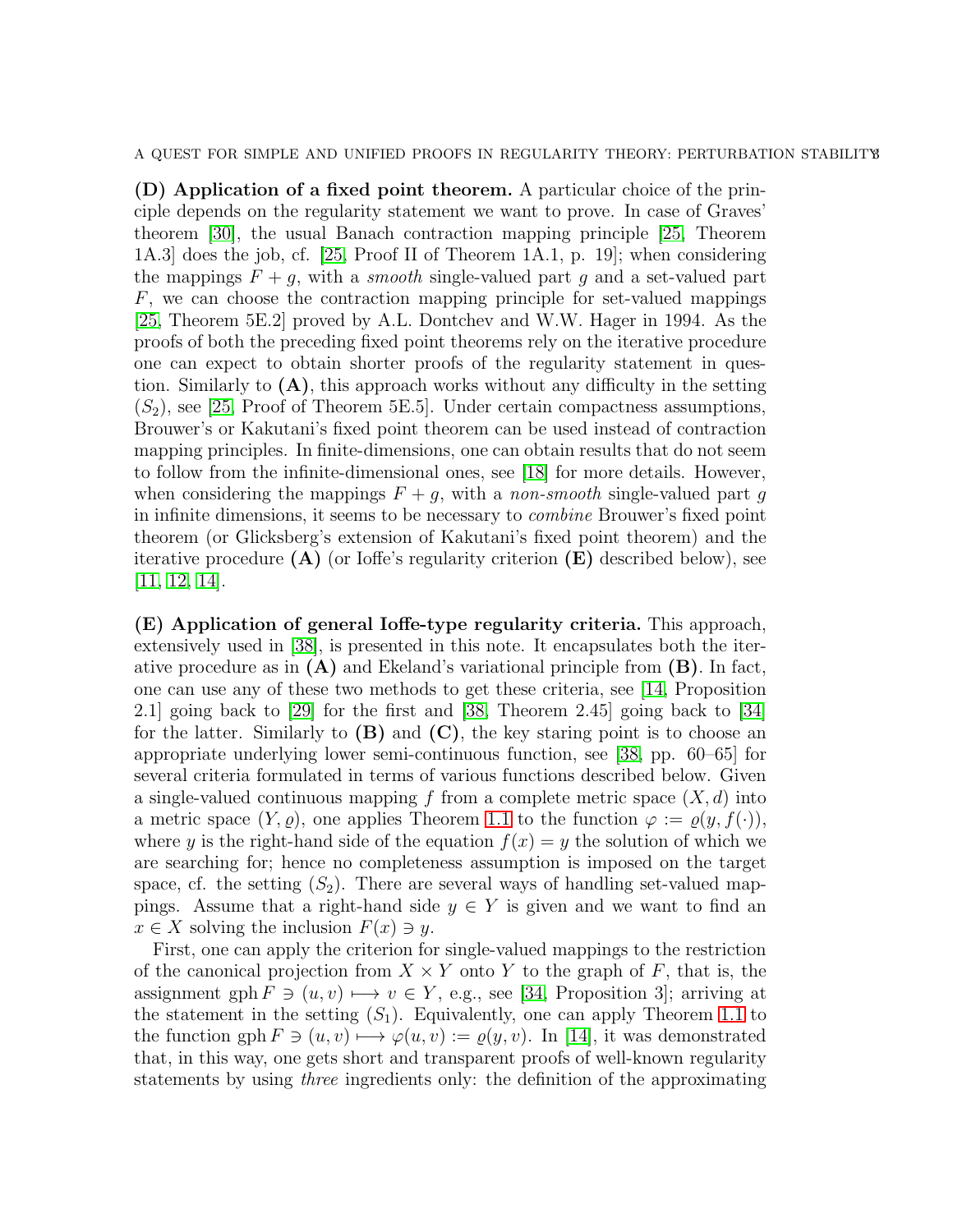object (e.g., the one-sided directional derivative, the graphical derivative, the contingent variation, etc.), the triangle inequality, and the criterion.

Second, in the setting  $(S_2)$ , one could consider the function  $X \ni u \mapsto \varphi(u) :=$  $dist(y, F(u))$  which, unfortunately, is not lower semi-continuous in general. To cure this drawback, the authors work with a lower semi-continuous envelope of  $\varphi$  which brings an extra intricacy to the proof.

Third, a much less explored choice is the distance function generated by the graph of F, that is, the function  $X \ni u \mapsto \varphi(u) := \text{dist}((u, y), \text{gph } F)$ , which is Lipschitz continuous with the constant 1. This originates in the notion of graphical regularity introduced by L. Thibault [\[42\]](#page-24-3), which is equivalent to the property of metric regularity. The strength of this approach can be seen from [\[28\]](#page-23-12) by M. Fabian, A.D. Ioffe, and J. Revalski, where a separable reduction of local metric regularity is established. We demonstrate that, in this way, one can avoid conditions based on local slopes as well as lower semi-continuous envelopes when proving stability of metric regularity under additive perturbations in the setting  $(S_2)$ .

To conclude general comments, we express a personal authors' impression. Whenever one reads a proof relying on slope-based conditions, there is a place in the proof, where one can directly apply a suitable regularity criterion to get a shorter transparent proof, that is, the following detour does not seem to be necessary: Ekeland's variational principle  $\implies$  the error bound property  $\implies$ the slope-based condition for regularity  $\implies$  a particular regularity statement.

This note is organized as follows. In Section [2,](#page-4-0) we recall various versions of regularity on a fixed set and provide sufficient conditions for these properties in settings  $(S_1)$  and  $(S_2)$ , respectively. In Section [3,](#page-10-0) we apply general criteria to show the stability of regularity under additive perturbations by particular single-valued as well as set-valued mappings. In the last section, we briefly discuss several possible generalizations and provide an outlook for future work.

Notation and terminology. We use the convention that inf $\emptyset := \infty$  and  $\sup \emptyset := 0$ , because we work with non-negative quantities; and that  $0 \cdot \infty = 1$ . If a set is a singleton we identify it with its only element, that is, we write a instead of  $\{a\}$ . By  $f: X \to Y$  we denote a single-valued mapping f acting from a set X into another set Y; while  $F: X \rightrightarrows Y$  denotes a mapping from X into Y which may be set-valued, i.e., the correspondence determined by a subset of  $X \times Y$  called the *graph* of F and denoted by gph F; the value of F at an  $x \in X$  is the set  $F(x) := \{y \in Y : (x, y) \in \text{gph } F\}$ ; the *domain* of F is the set dom  $F := \{x \in X : F(x) \neq \emptyset\}$ ; and the *inverse* of F is the mapping  $Y \ni y \longmapsto \{x \in X : y \in F(x)\} =: F^{-1}(y) \subset X$ ; thus  $F^{-1} : Y \rightrightarrows X$  maps rge F into dom F.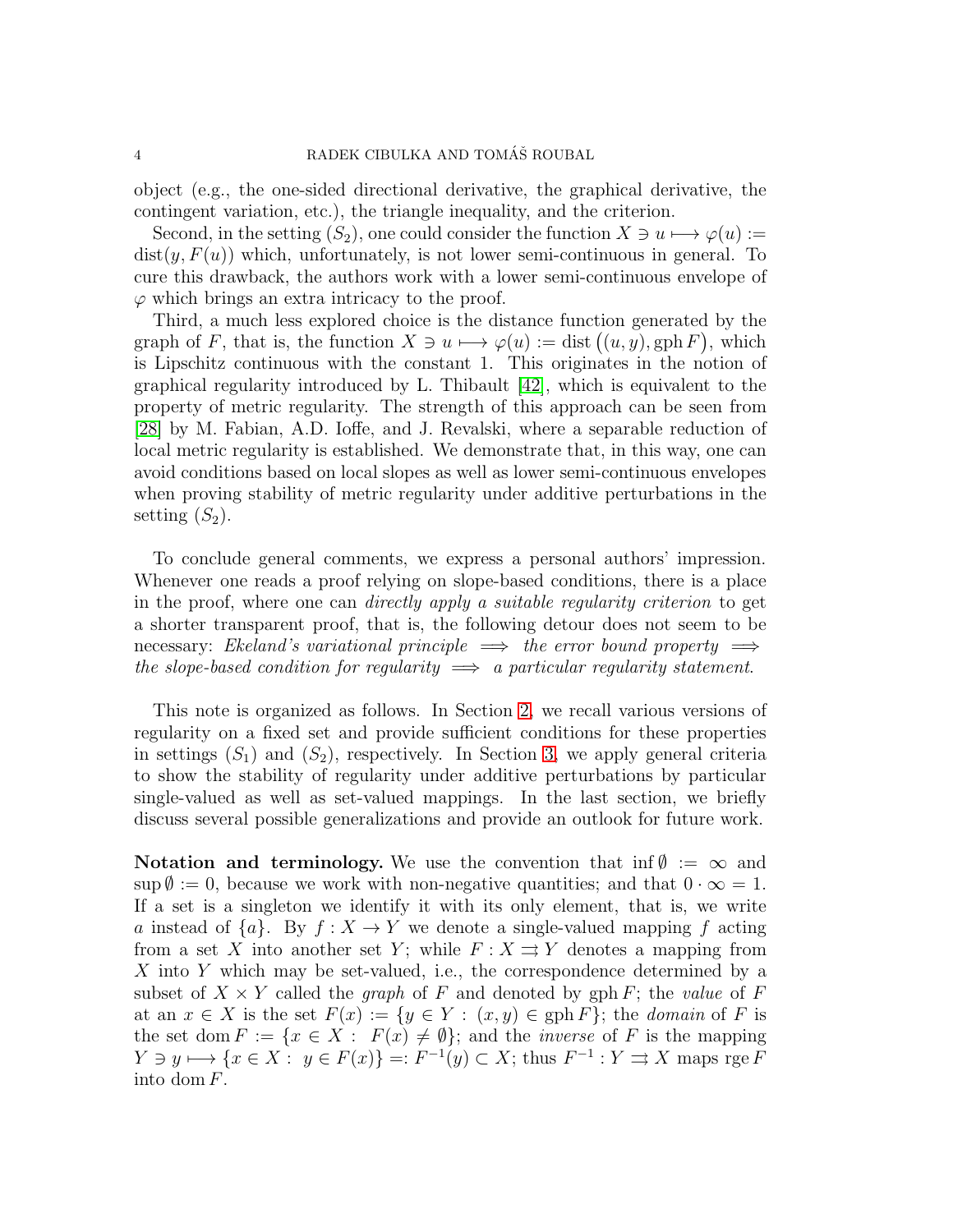#### A QUEST FOR SIMPLE AND UNIFIED PROOFS IN REGULARITY THEORY: PERTURBATION STABILITYS

In a metric space  $(X, d)$ , by  $B_X[x, r]$  and  $B_X(x, r)$  we denote the *closed ball* and the *open ball* centered at an  $x \in X$  with a radius  $r \in (0, \infty]$ ; in particular,  $B_X[x,\infty] = B_X(x,\infty) = X$ ; the distance from a point  $x \in X$  to a set  $C \subset X$ is dist  $(x, C) := \inf \{ d(x, u) : u \in C \}$ ; and the *diameter* of C is defined as  $\dim C = \sup \{d(u, x) : u, x \in C\}.$  The set C is said to be closed [complete] around an  $x \in C$  provided that there is an  $r > 0$  such that the set  $C \cap B_X[x, r]$ is closed [complete].

We consider only the vector (linear) spaces X the scalar field of which is  $\mathbb{R}$ . Let  $\ell > 0$ . A set-valued mapping F from a metric space  $(X, d)$  into a linear metric space  $(Y, \rho)$  is said to have Aubin property on a set  $U \times V \subset X \times Y$ with the constant  $\ell$  provided that  $F(x) \cap V \subset F(u) + B_Y[0, \ell d(x, u)]$  for each x,  $u \in U$ ; to have Aubin property around a point  $(\bar{x}, \bar{y}) \in \text{gph } F$  with the constant  $\ell$  provided that there are  $\alpha > 0$  and  $\beta > 0$  such that F has Aubin property on  $B_X(\bar{x}, \alpha) \times B_Y(\bar{y}, \beta)$  with the constant  $\ell$ ; and to be *Hausdorff-Lipschitz* on a set  $C \subset X$  with the constant  $\ell$  provided that F has Aubin property on  $C \times Y$  with the constant  $\ell$ .

# 2. General Regularity Criteria

<span id="page-4-0"></span>2.1. Regularity on a fixed set. There are several distinct concepts of regularity on a prescribed set. Given a set  $W \subset X \times Y$ , we denote by  $W_X$  and  $W_Y$ the projections of W onto X and Y, respectively, defined by  $W_X := \{x \in X :$  $(x, y) \in W$  for some  $y \in Y$  and  $W_Y := \{y \in Y : (x, y) \in W$  for some  $x \in X\};$ and for a fixed  $y \in Y$ , we set  $W_{y} := \{x \in X : (x, y) \in W\}$ . Let us start with two basic concepts in the spirit of [\[25,](#page-23-0) p. 328].

**Definition 2.1.** Let  $(X, d)$  and  $(Y, \rho)$  be metric spaces. Consider a  $\kappa > 0$ , nonempty sets  $V \subset Y$  and  $W \subset X \times Y$ , and a set-valued mapping  $F : X \rightrightarrows Y$ . The mapping F is said to be

<span id="page-4-1"></span>(I) V-restrictedly regular on W with the constant  $\kappa$  provided that

(2) dist 
$$
(x, F^{-1}(y)) \le \kappa
$$
 dist  $(y, F(x) \cap V)$  for each  $(x, y) \in W$ ;

<span id="page-4-2"></span> $(II)$  regular on W with the constant  $\kappa$  provided that

(3) dist 
$$
(x, F^{-1}(y)) \le \kappa
$$
 dist  $(y, F(x))$  for each  $(x, y) \in W$ .

Given a point  $(\bar{x}, \bar{z}) \in \text{gph } F$ , the mapping F is said to be regular around  $(\bar{x}, \bar{z})$ with the constant  $\kappa$  provided that there is a neighborhood W of  $(\bar{x}, \bar{z})$  in  $X \times Y$ such that F is regular on W with the constant  $\kappa$ .

Remark 2.2. Let us emphasize that one has to impose additional assumptions on  $V, W$ , and  $F$  in order to obtain non-trivial properties. For example, (I) holds for each F with  $F(x) \cap V = \emptyset$  for each  $x \in W_X$ ; and the same is true in (II) when dom  $F \cap W_X = \emptyset$ . Obviously, if F is regular on W with the constant  $\kappa$ , then F is V-restrictedly regular on W with the constant  $\kappa$  for each non-empty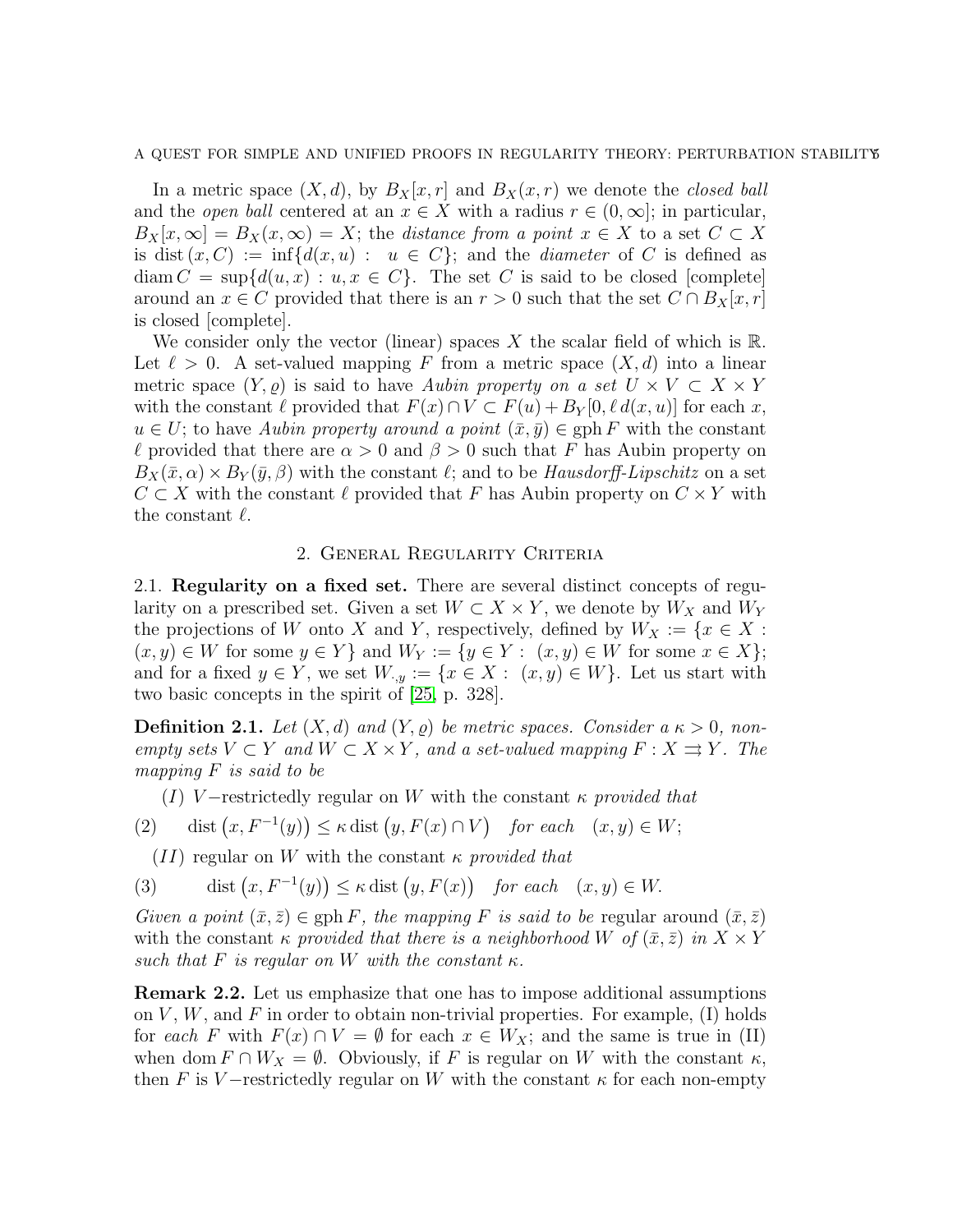$V \subset Y$ . On the other hand, F is V-restrictedly regular on W with the constant κ provided that the mapping  $F(x) := F(x) \cap V$ ,  $x \in X$ , is regular on W with the constant  $\kappa$ .

There is a substantial difference between properties (I) and (II) as the following easy but leading example shows.

<span id="page-5-1"></span>**Example 2.3.** Let  $(X, d) := (Y, \varrho) := (\mathbb{R}, |\cdot|)$  and  $(\bar{x}, \bar{z}) := (0, 0)$ . Consider a mapping  $\mathbb{R} \ni x \longmapsto F(x) := \{x, -1\} \subset \mathbb{R}$ . Given  $\alpha > 0$  and  $\beta > 0$ , we investigate regularity of F on a neighborhood  $W(\alpha, \beta) := (-\alpha, \alpha) \times (-\beta, \beta)$  of  $(\bar{x}, \bar{z}) \in \mathrm{gph}\, F.$ 

First, pick a  $\beta > 1$ . Then there are no  $\alpha > 0$  and  $\kappa > 0$  such that F is regular on  $W(\alpha, \beta)$  with the constant  $\kappa$ . Assume, on the contrary, that there are such constants  $\alpha$  and  $\kappa$ . Pick a  $t > 0$  such that  $y := -1 - t \in (-\beta, \beta)$  and  $x := \kappa t \in (-\alpha, \alpha)$ . Then

$$
dist(x, F^{-1}(y)) = |x - y| = \kappa t + t + 1 > \kappa t = \kappa |y + 1| = \kappa \, dist(y, F(x)),
$$

a contradiction. Similarly, given an  $r > 1$ , there are no  $\alpha > 0$  and  $\kappa > 0$  such that F is  $(-r, r)$ -restrictedly regular on  $W(\alpha, \beta)$  with the constant  $\kappa$ . On the other hand, for any  $\alpha > 0$  and any  $r \in (0,1)$ , the mapping F is  $(-r, r)$ -restrictedly regular on  $W(\alpha, \beta)$  with the constant 1.

Second, pick a  $\beta \in (0, 1/2)$  and let  $\alpha := 1/2 - \beta > 0$ . Given an arbitrary  $(x, y) \in W(\alpha, \beta)$ , we have  $dist(x, F^{-1}(y)) = |x - y| = dist(y, F(x))$ . Hence F is regular on  $W(\alpha, \beta)$  with the constant 1; in particular, F is regular around  $(\bar{x}, \bar{z})$ with the constant 1.

<span id="page-5-0"></span>Finally, fix a  $\beta \in (1/2, 1)$ . Let  $\alpha > 0$  be arbitrary. Then

(4) 
$$
\kappa = \kappa(\alpha, \beta) := \sup_{(x,y)\in W(\alpha,\beta)} \frac{|x-y|}{y+1} \ge \sup_{y\in(-\beta,\beta)} \frac{|y|}{y+1} = \frac{\beta}{1-\beta} > 1.
$$

Given a point  $(x, y) \in W(\alpha, \beta)$ , we have dist $(y, F(x)) = \min\{y + 1, |x - y|\}$ ; thus

$$
dist(x, F^{-1}(y)) = |x - y| \le \kappa \min\{y + 1, |x - y|\} = \kappa \, dist(y, F(x)).
$$

Hence F is regular on  $W(\alpha, \beta)$ . By [\(4\)](#page-5-0), we get the constant of regularity tends to  $\infty$  as  $\beta \uparrow 1$  without regard to the value of  $\alpha$ , that is, F is losing regularity. On the other hand, for any  $\alpha > 0$  and any  $r \in (0, 1)$ , the mapping F is  $(-r, r)$ restrictedly regular on  $W(\alpha, \beta)$  with the constant 1.

In [\[36\]](#page-24-4), A.D. Ioffe defined an abstract version of regularity involving not only the set  $W$  as above but also containing a reference point and a radius of a ball around this point as extra parameters; unifying in this way almost all regularity concepts. However, we prefer a top-to-bottom approach, that is, to introduce these extra parameters at the time when (semi-)local statements are considered, in order to keep the presentation as transparent as possible. The property (II) covers, in particular, the so-called  $\gamma$ -regularity and Milyutin regularity.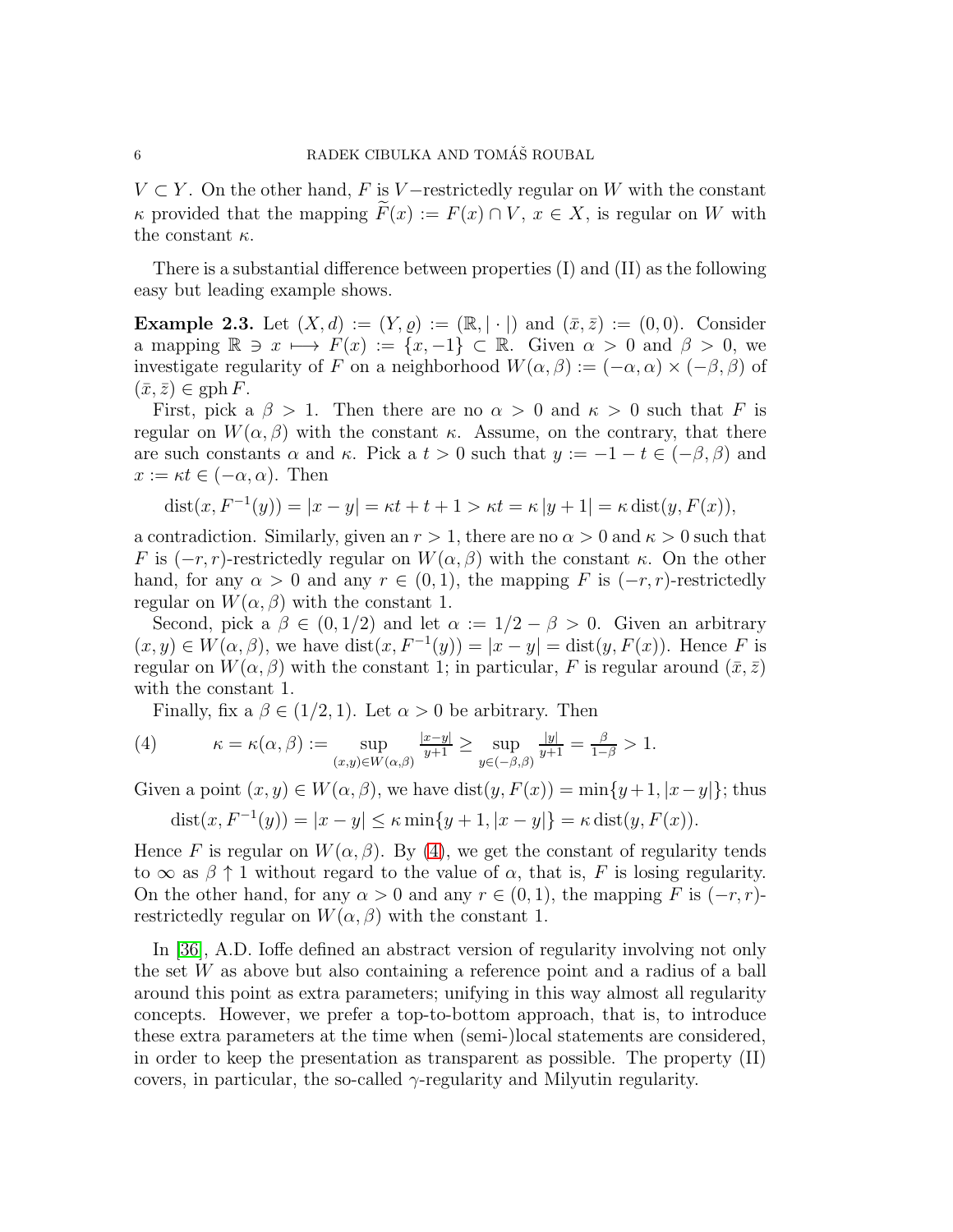<span id="page-6-3"></span>**Definition 2.4.** Let  $(X, d)$  and  $(Y, \rho)$  be metric spaces. Consider constants  $\delta > 0$ and  $\kappa > 0$ , a non-empty set  $W \subset X \times Y$ , a set-valued mapping  $F : X \rightrightarrows Y$ , and a function  $\gamma: X \to [0,\infty]$  being positive on dom  $F \cap W_X \neq \emptyset$ . The mapping F is said to be

- (a)  $\gamma$ -regular on W with the constant  $\kappa$  provided that F is regular with the constant  $\kappa$  on the set  $\{(x, y) \in W : \kappa \text{ dist } (y, F(x)) < \gamma(x)\}\;$
- (b)  $\gamma$ -regular on W with the constants  $\delta$  and  $\kappa$  provided that F is regular with the constant  $\kappa$  on the set  $\{(x, y) \in W : \text{ dist } (y, F(x)) < \delta \gamma(x)\}.$

If  $\gamma(u) := \text{dist}(u, X \setminus W_X), u \in X$ , either in (a) or (b); then we speak about Milyutin regularity.

**Remark 2.5.** Consider non-empty sets  $U \subset X$  and  $V \subset Y$ , a constant  $\kappa >$ 0, and a mapping  $F : X \rightrightarrows Y$ . Put  $W := U \times V$ , that is,  $W_X = U$  and  $W_Y = V$ . Inequality [\(2\)](#page-4-1) appears in the definition of metric regularity of F on U for  $V$  [\[25,](#page-23-0) p. 328], while [\(3\)](#page-4-2) corresponds to the alternative definition therein; however these properties request, in addition, that the set gph  $F \cap W$  is closed in  $X \times Y$ . Further, (a) reduces to  $\gamma$ -metric regularity on  $(U, V)$  [\[38,](#page-24-0) Definition 2.22]; while Milyutin case corresponds to [\[38,](#page-24-0) Definition 2.28]. If  $U := B_X(\bar{x}, r)$ , then  $\gamma(u) := \text{dist}(u, X \setminus U) = r - d(u, \bar{x})$  for each  $u \in U$ . Any F having property in (a) has property in (b) for any  $\delta \in (0, 1/\kappa]$ ; and the same is true for Milyutin regularities.

Note that, setting  $\gamma(x) := \infty$ ,  $x \in W_X$ , property in (a) is nothing else but regularity of F on W with the constant  $\kappa$  from (II). However, we prefer to consider (a) as a particular case of (II) because the reversed process would give weaker sufficient conditions in the following subsections.

2.2. Mappings with a complete graph. A stronger concept of regularity than (II) in the setting  $(S_1)$  was studied in [\[36\]](#page-24-4), see also Section [4.](#page-21-0) Therefore we focus on the restricted regularity and start with single-valued mappings.

<span id="page-6-2"></span>**Proposition 2.6.** Let  $(X, d)$  be a complete metric space and  $(Y, \varrho)$  be a metric space. Consider a  $\kappa > 0$ , non-empty sets  $V \subset Y$  and  $W \subset X \times Y$ , and a continuous single-valued mapping  $g: X \to Y$ , defined on whole X and such that  $g(W_X) \cap V \neq \emptyset$ . Then g is V-restrictedly regular on W with the constant  $\kappa$  provided that for each  $u \in X$  and each  $y \in W_Y$  such that  $0 < \kappa \varrho(y, g(u)) \leq$  $\kappa \varrho(y, g(x)) - d(u, x)$  for some  $x \in W_{\cdot,y}$  with  $g(x) \in V$ , there is a  $\hat{u} \in X$ , better than u, satisfying

<span id="page-6-1"></span>(5) 
$$
\kappa \varrho(y, g(\hat{u})) < \kappa \varrho(y, g(u)) - d(\hat{u}, u).
$$

*Proof.* Pick any  $(x, y) \in W$ . If  $g(x) = y$  or  $g(x) \notin V$ , then we are done. Assume that  $y \neq g(x) \in V$ . Theorem [1.1,](#page-1-1) with (a continuous)  $\varphi := \kappa \varrho(y, g(\cdot))$ , yields a  $u \in X$  such that

<span id="page-6-0"></span>(6) 
$$
\kappa \varrho(y, g(u)) + d(u, x) \leq \kappa \varrho(y, g(x))
$$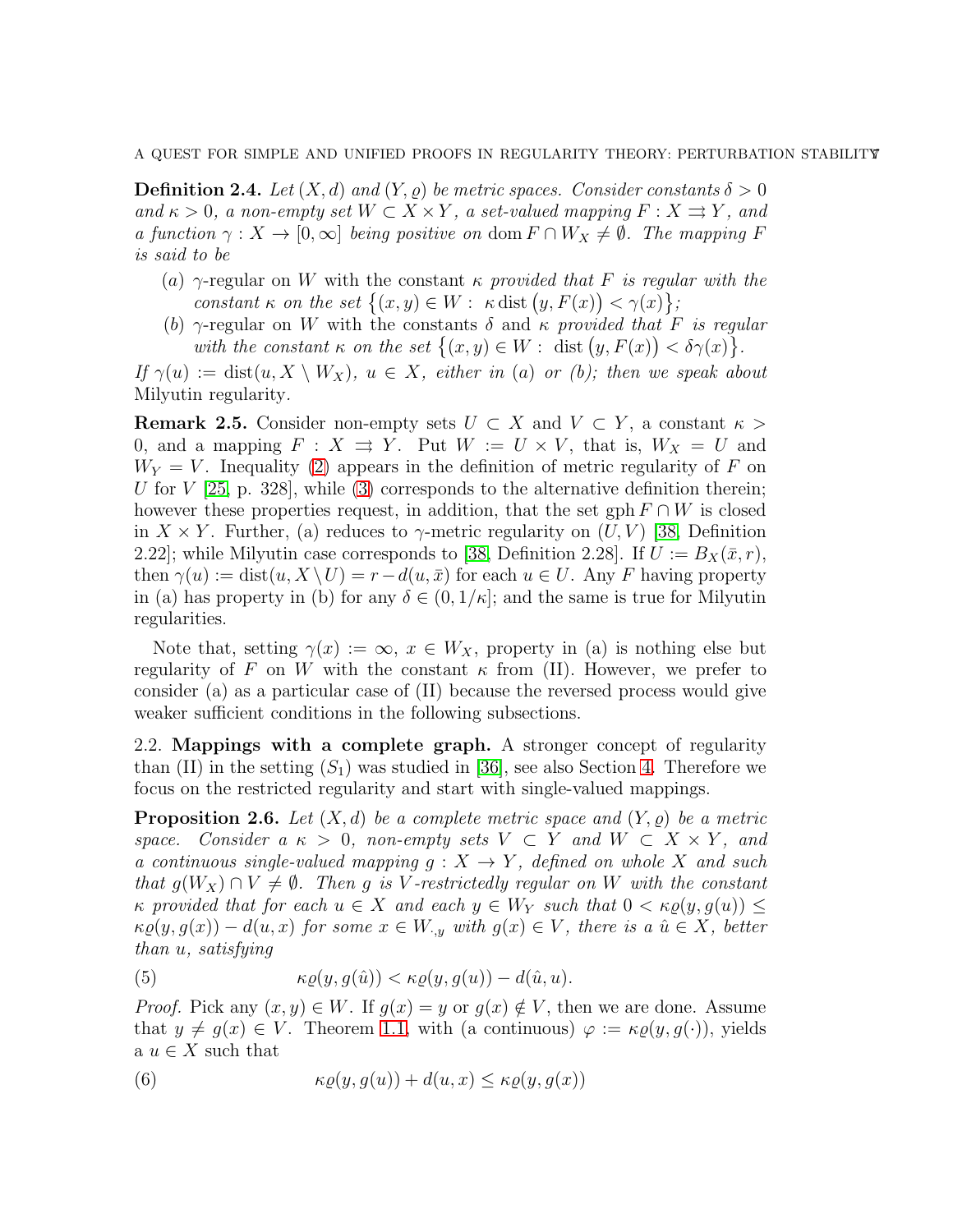and

<span id="page-7-0"></span>(7) 
$$
\kappa \varrho(y, g(u)) \leq \kappa \varrho(y, g(\hat{u})) + d(\hat{u}, u) \quad \text{whenever} \quad \hat{u} \in X.
$$

By [\(6\)](#page-6-0), we have  $d(x, u) \leq \kappa \rho(y, q(x))$ . To get the inequality in [\(2\)](#page-4-1) with  $F := q$ , it suffices to show that  $u \in g^{-1}(y)$ . Assume, on the contrary, that  $g(u) \neq y$ . Remembering that  $x \in W_{y}$  is such that  $g(x) \in V$  and that  $y \in W_Y$ , using [\(6\)](#page-6-0), we infer that

$$
0 < \kappa \varrho(y, g(u)) \leq \kappa \varrho(y, g(x)) - d(u, x).
$$

Hence the assumption containing [\(5\)](#page-6-1), yields a  $\hat{u} \in X$  such that  $d(\hat{u}, u)$  <  $\kappa \varrho(y, g(u)) - \kappa \varrho(y, g(\hat{u}))$ . This in combination with [\(7\)](#page-7-0) implies that

$$
d(\hat{u}, u) < \kappa \varrho(y, g(u)) - \kappa \varrho(y, g(\hat{u})) \le \kappa \varrho(y, g(\hat{u})) + d(\hat{u}, u) - \kappa \varrho(y, g(\hat{u})) = d(u, \hat{u}),
$$
\na contradiction. Hence  $y = g(u)$ .

Now, we use the "projection trick" described in the introduction. Let  $(X, d)$ and  $(Y, \rho)$  be metric spaces and let  $\lambda > 0$ . Denote by  $\xi$  a (compatible) metric on  $X \times Y$  defined by

<span id="page-7-1"></span>(8) 
$$
\xi((u,v),(x,y)) := \max\{d(u,x),\lambda\varrho(v,y)\}\
$$
 for each  $(u,v),(x,y) \in X \times Y$ .

<span id="page-7-3"></span>**Proposition 2.7.** Let  $(X, d)$  and  $(Y, \rho)$  be a metric spaces. Consider constants  $\lambda > 0$  and  $\kappa > \lambda$ , non-empty sets  $V \subset Y$  and  $W \subset X \times Y$ , and a set-valued mapping  $F : X \rightrightarrows Y$  such that  $gph F$  is complete and  $F(W_X) \cap V \neq \emptyset$ . Let us equip  $X \times Y$  by the metric  $\xi$  in [\(8\)](#page-7-1). Then F is V-restrictedly regular on W with the constant  $\kappa$  provided that for each  $(u, v) \in \text{gph } F$  and each  $y \in W_Y$  such that  $0 < \kappa \varrho(y, v) \leq \kappa \varrho(y, \tilde{v}) - \xi((u, v), (x, \tilde{v}))$  for some  $x \in W_{\cdot, y}$  and  $\tilde{v} \in F(x) \cap V$ , there is a pair  $(\hat{u}, \hat{v}) \in \text{gph } F$ , better than  $(u, v)$ , satisfying

<span id="page-7-2"></span>(9) 
$$
\kappa \varrho(y, \hat{v}) < \kappa \varrho(y, v) - \xi((\hat{u}, \hat{v}), (u, v)).
$$

*Proof.* We follow [\[36,](#page-24-4) Proposition 7] and the proof of it. Let  $\widetilde{X} := \text{gph } F$  and  $\Omega := \{((x, v), y) \in \widetilde{X} \times Y : v \in V \text{ and } (x, y) \in W\}.$  Then  $(\widetilde{X}, \xi)$  is a complete metric space,  $\Omega_{\tilde{X}} \subset \tilde{X} \cap (W_X \times V), \Omega_Y \subset W_Y$ , and  $\Omega_{\cdot,y} \subset W_{\cdot,y} \times V$  for each  $y \in Y$ .

We apply Proposition [2.6](#page-6-2) with  $(X, d) := (\tilde{X}, \xi)$  and a continuous mapping  $\widetilde{X} \ni (x, v) \longmapsto g(x, v) := v$ . Note that  $V \supset g(\Omega_{\widetilde{Y}}) \neq \emptyset$ . Fix any  $(u, v) \in \widetilde{X}$ and any  $y \in \Omega_Y$  such that  $0 < \kappa \varrho(y, g(u, v)) \leq \kappa \varrho(y, g(x, \tilde{v})) - \xi((u, v), (x, \tilde{v}))$ for a pair  $(x, \tilde{v}) \in \Omega_{y}$ . Then  $(u, v) \in \text{gph } F, y \in W_Y, x \in W_{y}$ ,  $g(u, v) = v$ , and  $g(x, \tilde{v}) = \tilde{v} \in F(x) \cap V$ . Find a pair  $(\hat{u}, \hat{v}) \in gph F$  satisfying [\(9\)](#page-7-2), which is [\(5\)](#page-6-1) with  $d := \xi$  for our g. Applying Proposition [2.6,](#page-6-2) we get that

dist  $((x, v), g^{-1}(y)) \leq \kappa \varrho(y, g(x, v))$  whenever  $((x, v), y) \in \Omega$ .

Fix arbitrary  $(x, y) \in W$ . Pick a  $v \in F(x) \cap V$  (if there is any). Then  $((x, v), y) \in$  $\Omega$  and dist  $(x, F^{-1}(y)) \leq$  dist  $((x, v), g^{-1}(y))$ . The last displayed formula yields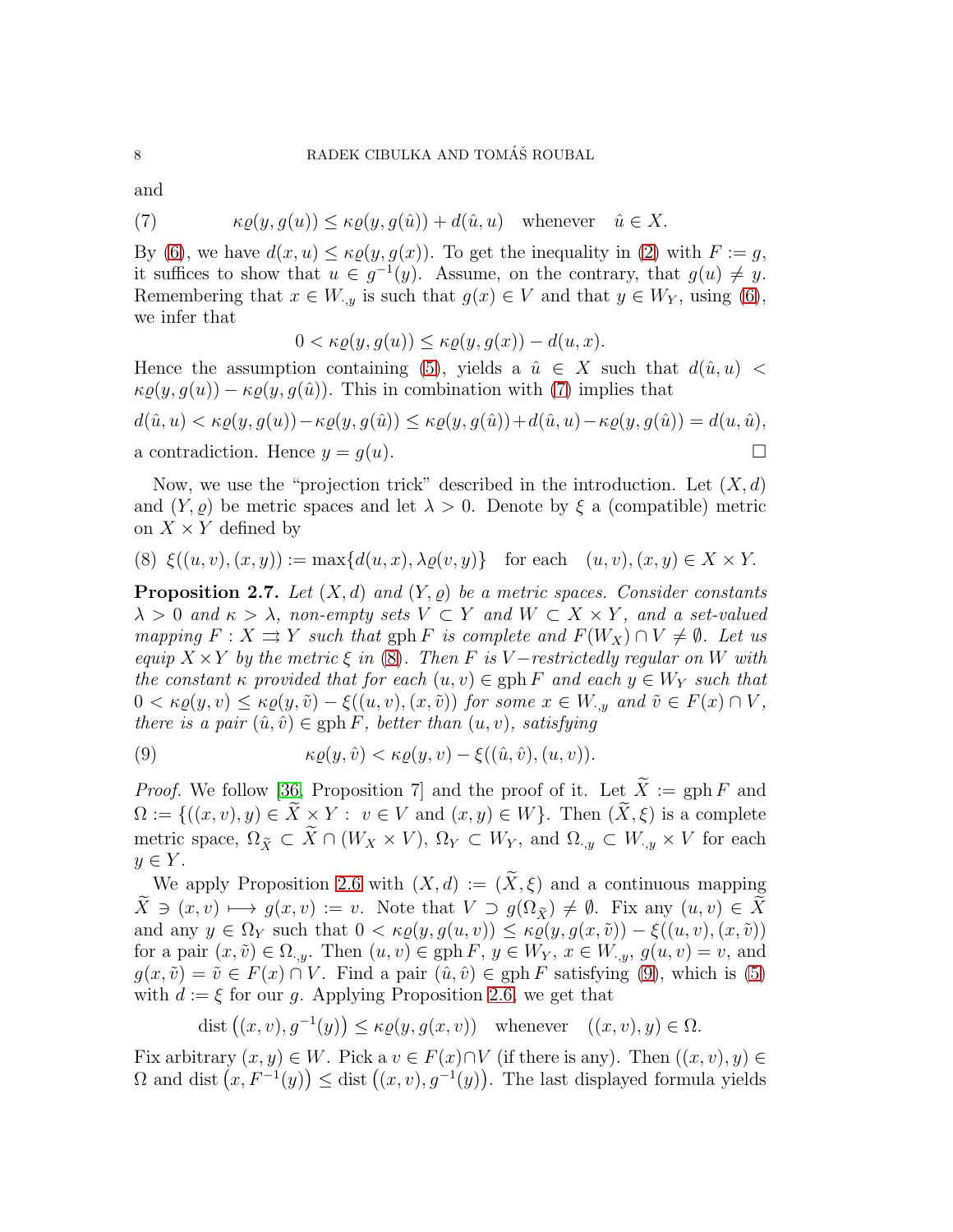that dist  $(x, F^{-1}(y)) \leq$  dist  $((x, v), g^{-1}(y)) \leq \kappa \varrho(y, g(x, v)) = \kappa \varrho(y, v)$ . As  $v \in$  $F(x) \cap V$  is arbitrary, the proof is finished.

In the literature, the second inequality in the constraint on  $(u, v)$  and y is commonly omitted, that is, only  $v \neq y$  is used. However, this immediately excludes the possibility to get effective statements for  $W_X = \{\bar{x}\}\$ , that is, for the property of semiregularity, see [\[15\]](#page-23-13) for a detailed treatment and a list of relevant references.

<span id="page-8-4"></span>Corollary 2.8. Let  $(X,d)$  and  $(Y, \rho)$  be a metric spaces. Consider constants  $\lambda > 0$  and  $\kappa > \lambda$ , non-empty sets  $\Gamma$ ,  $\Lambda \subset Y$ , and a set-valued mapping F :  $X \rightrightarrows Y$  such that gph F is complete and  $F(\bar{x}) \supset \Lambda$ . Let us equip  $X \times Y$  by the metric  $\xi$  in [\(8\)](#page-7-1). Assume that for each  $(u, v) \in \text{gph } F$  and each  $y \in \Gamma$  such that  $0 < \kappa \rho(y, v) \leq \kappa \rho(y, \tilde{v}) - \xi((u, v), (\bar{x}, \tilde{v}))$  for some  $\tilde{v} \in \Lambda$ , there is a pair  $(\hat{u}, \hat{v}) \in \text{gph } F$ , better than  $(u, v)$ , satisfying [\(9\)](#page-7-2). Then

<span id="page-8-5"></span>(10) 
$$
\text{dist}\left(\bar{x}, F^{-1}(y)\right) \leq \kappa \, \text{dist}(y, \Lambda) \quad \text{for each} \quad y \in \Gamma.
$$

*Proof.* Let  $W := \{\bar{x}\}\times \Gamma$  and  $V := \Lambda$ . Then  $W_Y = \Gamma$  and  $W_{\cdot,y} = \{\bar{x}\}\$  for each  $y \in W_Y$ . Proposition [2.7](#page-7-3) yields the conclusion.

The set  $\Gamma$  represents the set of the admissible right-hand sides y for which we want to solve the inclusion  $F(x) \ni y$ ; while  $\Lambda$ , ranging between  $\{\bar{y}\}\$  and  $F(\bar{x})$ , determines the strength of the estimates on the distance from  $\bar{x}$  to the solution set  $F^{-1}(y)$ . Taking  $\Gamma := B_Y(\bar{y}, r/\kappa)$  and  $\Lambda := {\bar{y}}$ , with fixed  $r > 0$  and  $\bar{y} \in F(\bar{x})$ , we arrive at [\[15,](#page-23-13) Proposition 4.2(i)].

2.3. Mappings with a complete domain and a closed graph. Let  $(X, d)$ and  $(Y, \varrho)$  be metric spaces and let  $\kappa > 0$ . Denote by  $\omega$  a (compatible) metric on  $X \times Y$  defined by

(11) 
$$
\omega((u,v),(x,y)) := d(u,x) + \kappa \varrho(v,y) \quad \text{for each} \quad (u,v),(x,y) \in X \times Y.
$$

<span id="page-8-0"></span>We start with Ioffe-type conditions for regularity in  $(II)$  in the setting  $(S_2)$ .

<span id="page-8-2"></span>**Proposition 2.9.** Let  $(X, d)$  be a complete metric space and  $(Y, \rho)$  be a metric space. Consider constants  $\kappa > 0$  and  $\hat{\kappa} \geq \kappa$ , a set  $W \subset X \times Y$ , and a set-valued mapping  $F : X \rightrightarrows Y$ , with a closed graph, such that dom  $F \cap W_X \neq \emptyset$ . Let us equip  $X \times Y$  by the metric  $\omega$  in [\(11\)](#page-8-0). Then F is regular on W with the constant  $\hat{\kappa}$  provided that for each  $u \in X$  and each  $y \in W_Y$  such that

<span id="page-8-1"></span>(12) 
$$
0 < \text{dist}\left((u, y), \text{gph}\, F\right) \leq \kappa \, \text{dist}\left(y, F(x)\right) - \frac{\kappa}{\hat{\kappa}}\,d(u, x)
$$

for some  $x \in W_{y}$ , there is a  $\hat{u} \in X$ , better than u, satisfying

<span id="page-8-3"></span>(13) 
$$
\operatorname{dist}((\hat{u}, y), \operatorname{gph} F) < \operatorname{dist}((u, y), \operatorname{gph} F) - \frac{\kappa}{\hat{\kappa}} d(\hat{u}, u).
$$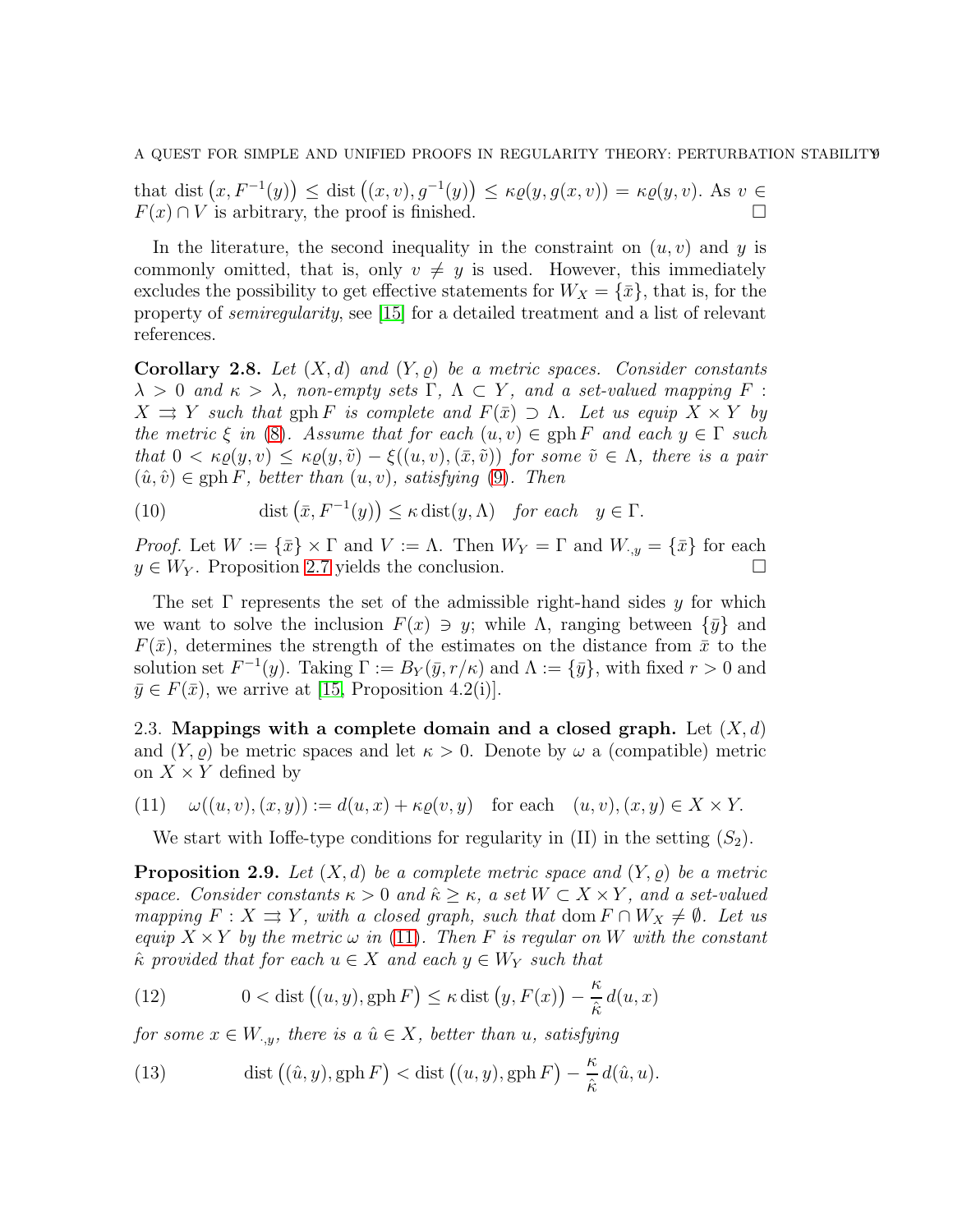*Proof.* Put  $\alpha := \kappa / \hat{\kappa} \in (0, 1]$ . Fix any  $(x, y) \in W$ . If  $y \in F(x)$ , then we are done. Assume that  $y \notin F(x)$ . The function  $(X, d) \ni u \longmapsto \varphi(u) := \text{dist}((u, y), \text{gph } F)$ is Lipschitz continuous with the constant 1 and  $\varphi(u) \leq \kappa$  dist  $(y, F(u))$  for each  $u \in X$ . Also  $\varphi(x) > 0$  since the graph of F is closed. Theorem [1.1,](#page-1-1) with  $d := \alpha d$ . yields a  $u \in X$  such that

<span id="page-9-0"></span>(14) 
$$
\varphi(u) + \alpha d(u, x) \leq \varphi(x)
$$

and

<span id="page-9-2"></span>(15) 
$$
\varphi(u) \leq \varphi(\hat{u}) + \alpha d(\hat{u}, u) \quad \text{whenever} \quad \hat{u} \in X.
$$

By  $(14)$ , we have

<span id="page-9-1"></span>(16) dist 
$$
((u, y), \text{gph } F) + \alpha d(u, x) \le \varphi(x) \le \kappa \text{ dist } (y, F(x)).
$$

In particular,

(17) 
$$
d(x, u) \leq \frac{\kappa}{\alpha} \text{dist}(y, F(x)) = \hat{\kappa} \text{dist}(y, F(x)).
$$

To get the inequality in [\(3\)](#page-4-2) with  $\kappa := \hat{\kappa}$ , it suffices to show that  $u \in F^{-1}(y)$ . Assume, on the contrary, that  $y \notin F(u)$ . Since  $(x, y) \in W$ , we have  $y \in W_Y$  and  $x \in W_{y}$ . As the graph of F is closed, [\(16\)](#page-9-1) yields that

$$
0 < \text{dist}((u, y), \text{gph } F) \leq \kappa \text{dist}(y, F(x)) - \alpha d(u, x),
$$

which is [\(12\)](#page-8-1). Thus there is a  $\hat{u} \in X$  such that  $\alpha d(\hat{u}, u) < \varphi(u) - \varphi(\hat{u})$ . This in combination with [\(15\)](#page-9-2) implies that

$$
\alpha d(\hat{u}, u) < \varphi(u) - \varphi(\hat{u}) \le \varphi(\hat{u}) + \alpha d(\hat{u}, u) - \varphi(\hat{u}) = \alpha d(\hat{u}, u),
$$

a contradiction. Hence  $y \in F(u)$ .

The above statement is a quantitative non-local version of the sufficiency part of  $[28,$  Theorem 2, where the second inequality in  $(12)$  is omitted, and covers  $\gamma$ -regularity and, in particular, Milyutin regularity; while the corresponding statement in the setting  $(S_1)$ , with  $W := U \times V$ , is [\[37,](#page-24-5) Theorem 3.1].

<span id="page-9-3"></span>Corollary 2.10. Let X, Y,  $\kappa$ ,  $\hat{\kappa}$ , W, F, and  $\omega$  be as in Proposition [2.9.](#page-8-2) Consider a function  $\gamma : X \to [0, \infty]$  which is positive on dom  $F \cap W_X$ . Then F is  $\gamma$ regular on W with the constant  $\hat{\kappa}$  provided that for each  $u \in X$  and each  $y \in W_Y$ such that  $0 < \hat{\kappa}$  dist  $((u, y), \text{gph } F) < \kappa (\gamma(x) - d(u, x))$  for some  $x \in W_{\cdot,y}$ , there is a  $\hat{u} \in X$ , better than u, satisfying [\(13\)](#page-8-3).

*Proof.* Put  $\alpha := \kappa / \hat{\kappa} \in (0, 1]$ . We apply Proposition [2.9](#page-8-2) with W replaced by

$$
\Omega := \left\{ (x, y) \in W : \hat{\kappa} \text{ dist } (y, F(x)) < \gamma(x) \right\}.
$$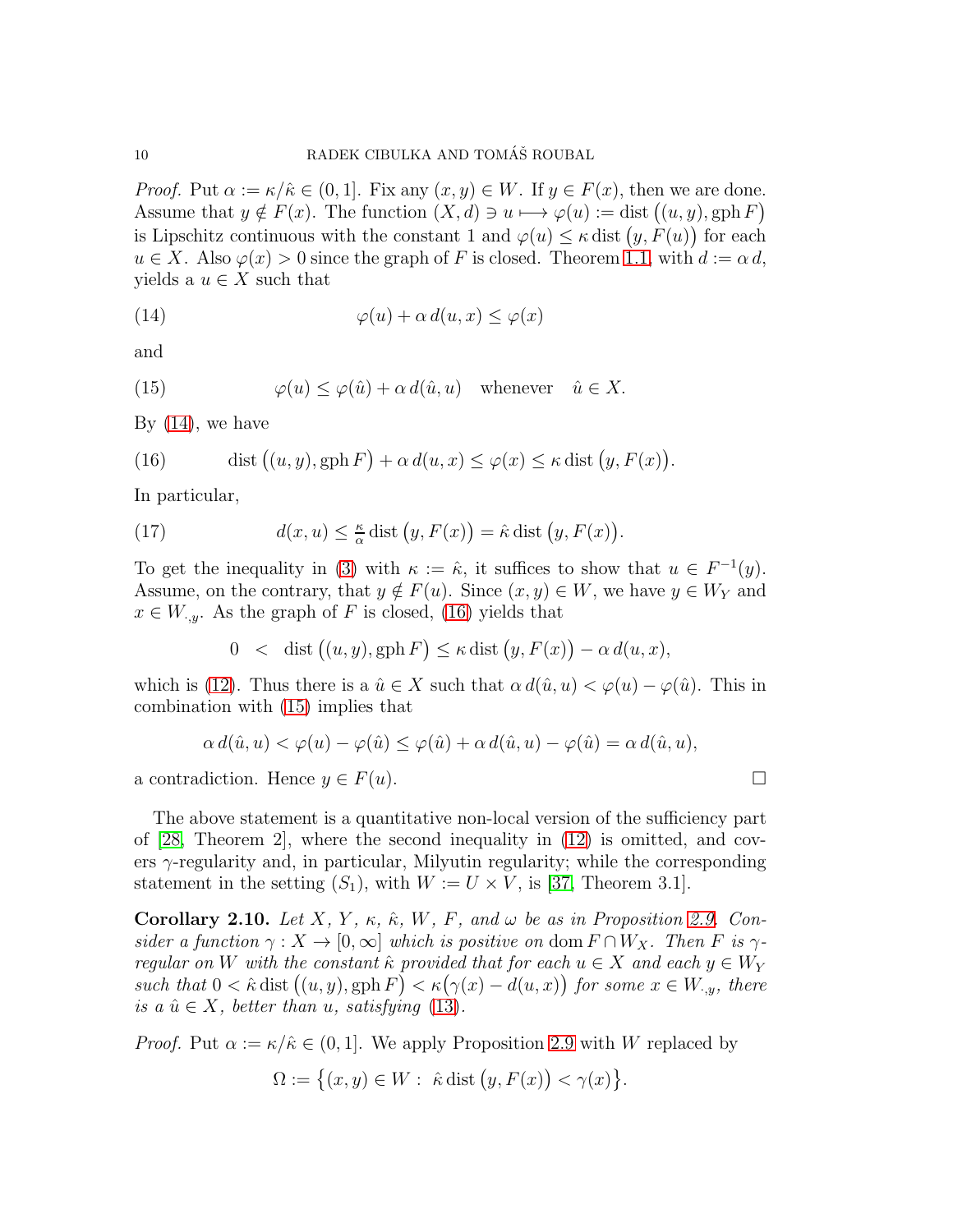Pick any  $u \in X$  and any  $y \in \Omega_Y \subset W_Y$  such that [\(12\)](#page-8-1) holds true for some  $x \in \Omega_{\cdot,y} \subset W_{\cdot,y}$ . Then

$$
0 < \text{dist} ((u, y), \text{gph } F) \leq \kappa \text{dist} (y, F(x)) - \alpha d(u, x)
$$
  
=  $\alpha (\hat{\kappa} \text{dist} (y, F(x)) - d(u, x)) < \alpha (\gamma(x) - d(u, x)).$ 

Thus there is a  $\hat{u} \in X$  satisfying [\(13\)](#page-8-3). Proposition [2.9](#page-8-2) says that F is regular on  $\Omega$  with the constant  $\hat{\kappa}$ , that is, F is  $\gamma$ -regular on W with the constant  $\hat{\kappa}$ .

In case of Milyutin regularity, the above statement provides a conclusion for the *interior* points of  $W_X$  only. Consider a set  $U \subset X$  with a non-empty interior, a non-empty set  $V \subset Y$ , and a point  $(\bar{x}, \bar{y}) \in X \times Y$ . The choice  $W := U \times {\{\bar{y}\}}$ is allowed and provides conditions for the property called subregularity while the choice  $W := \{\bar{x}\}\times V$  yields a void statement, that is, the property of semiregularity is not covered. On the other hand, Proposition [2.9](#page-8-2) gives an analogue of Corollary [2.8.](#page-8-4)

<span id="page-10-2"></span>**Corollary 2.11.** Let  $(X, d)$  be a complete metric space and  $(Y, \rho)$  be a metric space. Consider constants  $\kappa > 0$  and  $\hat{\kappa} > \kappa$ , a non-empty set  $\Gamma \subset Y$ , a point  $\bar{x} \in X$ , and a set-valued mapping  $F : X \rightrightarrows Y$ , with a closed graph, such that dom  $F \ni \bar{x}$ . Let us equip  $X \times Y$  by the metric  $\omega$  in [\(11\)](#page-8-0). Assume that for each  $u \in$ X and each  $y \in \Gamma$  such that  $0 < \text{dist}((u, y), \text{gph } F) \leq \kappa \text{dist}(y, F(\bar{x})) - \frac{\kappa}{\hat{x}}$  $\frac{\kappa}{\hat{\kappa}} d(u,\bar{x}),$ there is a  $\hat{u} \in X$ , better than u, satisfying [\(13\)](#page-8-3). Then [\(10\)](#page-8-5), with  $\kappa := \hat{\kappa}$  and  $\Lambda := F(\bar{x})$ , holds true.

<span id="page-10-0"></span>*Proof.* Let  $W := \{\bar{x}\}\times\Gamma$ . Then  $W_Y = \Gamma$  and  $W_{\cdot,y} = \{\bar{x}\}\$ for each  $y \in W_Y$ . Proposition [2.9](#page-8-2) yields the conclusion.

## 3. PERTURBATION STABILITY

3.1. Mappings with a complete graph. In [\[36\]](#page-24-4), there is studied the stability of a stronger version of regularity than (II), cf. Section [4,](#page-21-0) under single-valued additive perturbations in the setting  $(S_1)$ . Therefore we focus on the stability of the regularity in (I) under particular set-valued additive perturbations. We start with a semi-local result having several seemingly different reincarnations. In the proof, we shall employ a truncated version of the so-called *epigraphical* multifunction from [\[31\]](#page-23-5) which allows to avoid the assumption that the sum under consideration has a closed graph.

<span id="page-10-1"></span>**Theorem 3.1.** Let  $(X, d)$  be a metric space and  $(Y, \rho)$  be a linear metric space with a translation-invariant metric. Consider positive constants a, b, r,  $\kappa$ ,  $\hat{\kappa}$ , and  $\ell$  such that  $\kappa\ell < 1$  and  $\hat{\kappa} > \kappa/(1 - \kappa\ell)$ ,  $a \in [0,\infty]$ , a point  $(\bar{x}, \bar{z}, \bar{w}) \in$  $X \times Y \times Y$ , and set-valued mappings F,  $G : X \rightrightarrows Y$ , with  $\overline{z} \in F(\overline{x})$  and  $\overline{w} \in G(\overline{x})$ . Assume that  $\alpha := a + \hat{\kappa}(b+r)$ ,  $\beta := c + \alpha \ell$ , and  $\delta := \beta + b + r$  are such that gph  $F \cap (B_X[\bar{x}, \alpha] \times B_Y[\bar{z}, \delta])$  and gph  $G \cap (B_X[\bar{x}, \alpha] \times B_Y[\bar{w}, \beta])$  are complete and that the following conditions hold true: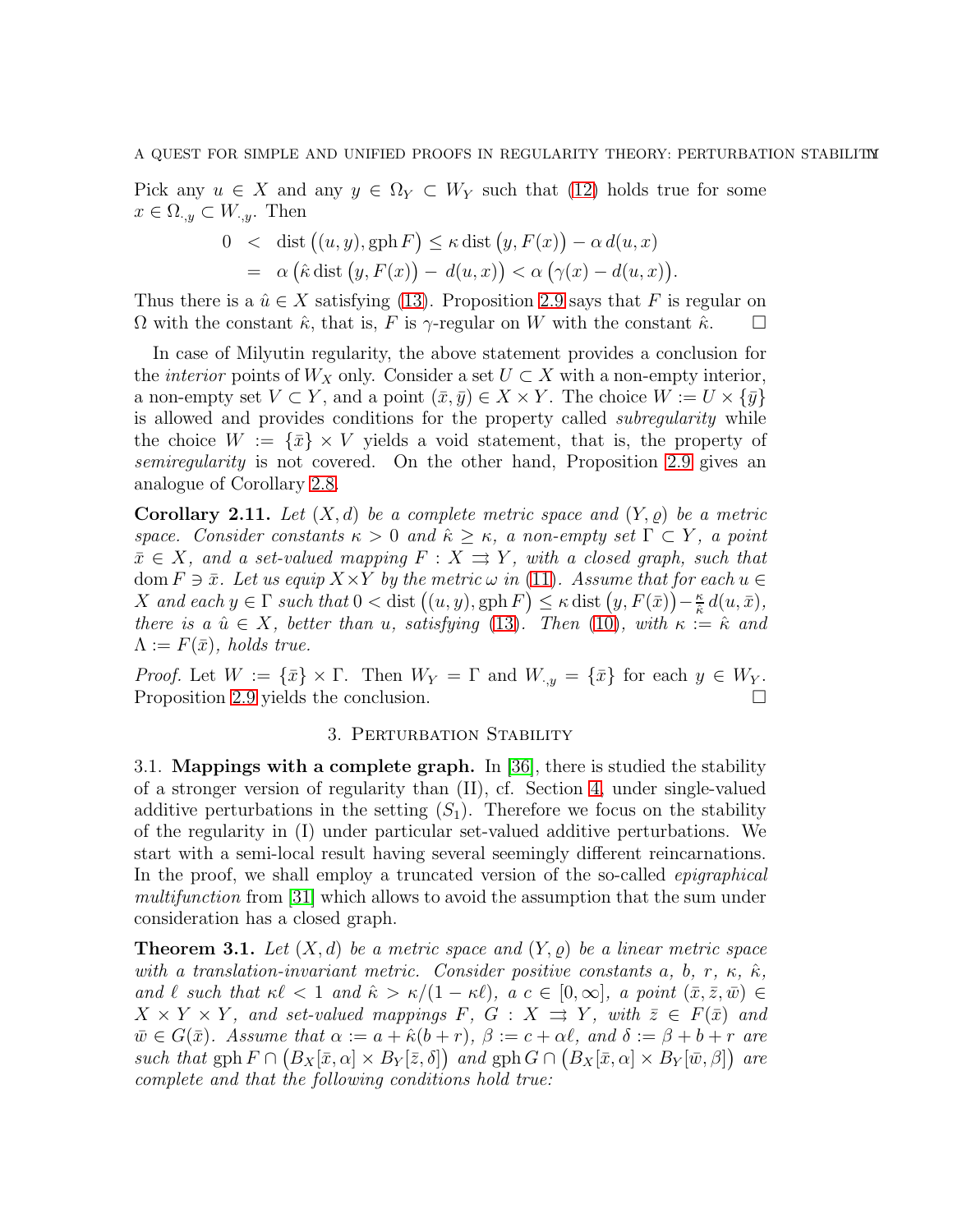- (i) F is  $B_Y[\bar{z}, \delta]$ -restrictedly regular on  $B_X(\bar{x}, \alpha) \times B_Y(\bar{z}, \delta)$  with the constant  $\kappa$ ;
- (ii) G has Aubin property on  $B_X(\bar{x}, \alpha) \times B_Y(\bar{w}, \beta)$  with the constant  $\ell$ ;
- (iii) for each  $x \in B_X(\bar{x}, a)$  and each  $v \in (F+G)(x) \cap B_Y[\bar{z}+\bar{w}, b+r]$  there is a  $w \in G(x) \cap B_Y(\bar{w}, a\ell + c)$  such that  $v \in F(x) + w$ .

Then for each  $\bar{q} \in B_Y[\bar{w}, \min\{r, b\}]$  the sum  $F + G$  is  $B_Y[\bar{z} + \bar{q}, r]$ -restrictedly regular on  $B_X(\bar{x}, a) \times B_Y(\bar{z} + \bar{q}, b)$  with the constant  $\hat{\kappa}$ .

*Proof.* Fix any  $\bar{q}$  as above. Find a  $\tilde{\kappa} \in (\kappa, 1/\ell)$  such that  $\hat{\kappa} > \tilde{\kappa}/(1 - \tilde{\kappa}\ell)$  $\kappa/(1-\kappa\ell)$ . Let  $\lambda := \tilde{\kappa}/(1+\tilde{\kappa}\ell)$ . Define a metric  $\tilde{d}$  on  $\tilde{X} := X \times Y$  by

 $\tilde{d}((u, w), (\hat{u}, \hat{w})) := \max\{d(u, \hat{u}), \varrho(w, \hat{w})/\ell\}$  for each  $(u, w), (\hat{u}, \hat{w}) \in \widetilde{X};$ sets  $W := B_X(\bar{x}, a) \times B_Y(\bar{w}, a\ell + c) \times B_Y(\bar{z} + \bar{q}, b)$  and  $V := B_Y[\bar{z} + \bar{q}, r]$ ; and a mapping  $\mathcal{E} : \widetilde{X} \rightrightarrows Y$  by

$$
\mathcal{E}(x,w) := F(x) \cap B_Y[\overline{z}, \delta] + w \text{ if } x \in B_X[\overline{x}, \alpha] \text{ and } w \in G(x) \cap B_Y[\overline{w}, \beta];
$$

and  $\mathcal{E}(x, w) = \emptyset$  otherwise. Then  $\mathcal{E}$  has a complete graph. We check the assump-tions of Proposition [2.7,](#page-7-3) with  $F := \mathcal{E}, (X, d) := (\widetilde{X}, \widetilde{d})$ , and  $\kappa := \widetilde{\kappa}/(1 - \widetilde{\kappa}\ell)$ , where  $\xi$  is defined by [\(8\)](#page-7-1) with  $d := \tilde{d}$  and  $X := \tilde{X}$ . Note that  $\lambda < \tilde{\kappa} < \tilde{\kappa}/(1-\tilde{\kappa}\ell)$ and  $W_{\tilde{X}} = B_X(\bar{x}, a) \times B_Y(\bar{w}, a\ell + c)$ . As  $\varrho(\bar{q}, \bar{w}) \leq r$ , we infer that  $\bar{z} + \bar{w} \in$  $\mathcal{E}(W_{\tilde{X}}) \cap V \neq \emptyset$ . Fix arbitrary  $(u, w, v) \in \text{gph } \mathcal{E}$  and  $y \in B_Y(\bar{z} + \bar{q}, b)$  such that

<span id="page-11-0"></span>(18) 
$$
0 < \tilde{\kappa}\varrho(y,v) \leq \tilde{\kappa}\varrho(y,\tilde{v}) - (1 - \tilde{\kappa}\ell) \max\{d(u,x), \varrho(w,\tilde{w})/\ell, \lambda\varrho(v,\tilde{v})\}
$$

for some  $(x,\tilde{w}) \in B_X(\bar{x},a) \times B_Y(\bar{w},a\ell+c)$  and  $\tilde{v} \in \mathcal{E}(x,\tilde{w}) \cap B_Y[\bar{z}+\bar{q},r]$ . We have to find a triplet  $(\hat{u}, \hat{w}, \hat{v}) \in \text{gph } \mathcal{E}$  such that

<span id="page-11-4"></span>(19)  $\tilde{\kappa}\varrho(y,\hat{v}) < \tilde{\kappa}\varrho(y,v) - (1-\tilde{\kappa}\ell)\max\{d(\hat{u},u),\varrho(\hat{w},w)/\ell,\lambda\varrho(\hat{v},v)\}.$ 

As  $\varrho(y, \tilde{v}) \leq \varrho(y, \bar{z} + \bar{q}) + \varrho(\bar{z} + \bar{q}, \tilde{v}) < b + r$  and  $(1 - \tilde{\kappa}\ell)\hat{\kappa}/\tilde{\kappa} > 1$ , multiplying [\(18\)](#page-11-0) by  $\hat{\kappa}/\tilde{\kappa}$ , we get that

(20) 
$$
\max\{d(u, x), \varrho(w, \tilde{w})/\ell\} + \hat{\kappa}\varrho(y, v) \leq \hat{\kappa}\varrho(y, \tilde{v}) < \hat{\kappa}(b + r).
$$

Thus  $d(u, \bar{x}) \leq d(u, x) + d(x, \bar{x}) < \alpha$ ;  $\rho(w, \bar{w}) \leq \rho(w, \tilde{w}) + \rho(\tilde{w}, \bar{w}) < \alpha \ell + c$ ; and

<span id="page-11-1"></span>
$$
\varrho(y-w, \bar{z}) = \varrho(y-w+\bar{q}, \bar{z}+\bar{q}) \leq \varrho(y-w+\bar{q}, y) + \varrho(y, \bar{z}+\bar{q})
$$
  

$$
\leq \varrho(w, \bar{w}) + \varrho(\bar{w}, \bar{q}) + \varrho(y, \bar{z}+\bar{q}) < \alpha\ell + c + r + b.
$$

Summarizing, we have that  $u \in B_X(\bar{x}, \alpha)$ , that  $w \in G(u) \cap B_Y(\bar{w}, \beta)$ , and that  $y - w \in B_Y(\bar{z}, \delta)$ . As  $v - w \in F(u) \cap B_Y[\bar{z}, \delta]$  and  $0 < \kappa < \tilde{\kappa}$ , by (i), there is a  $\hat{u} \in F^{-1}(y - w)$  such that

<span id="page-11-2"></span>(21) 
$$
d(u, \hat{u}) < \tilde{\kappa}\varrho(y - w, v - w) = \tilde{\kappa}\varrho(y, v) \quad (\langle \hat{\kappa}\varrho(y, v) \rangle).
$$

This and [\(20\)](#page-11-1) imply that  $d(\hat{u}, \bar{x}) \leq d(\hat{u}, u) + d(u, x) + d(x, \bar{x}) < \hat{\kappa}(b+r) + a$ ; thus  $\hat{u} \in B_X(\bar{x}, \alpha)$ . By (ii) and [\(21\)](#page-11-2), there is a  $\hat{w} \in G(\hat{u})$  such that

<span id="page-11-3"></span>(22)  $\varrho(w, \hat{w}) \leq \ell d(u, \hat{u}) \qquad ( \langle \hat{\kappa} \ell \varrho(y, v) \rangle).$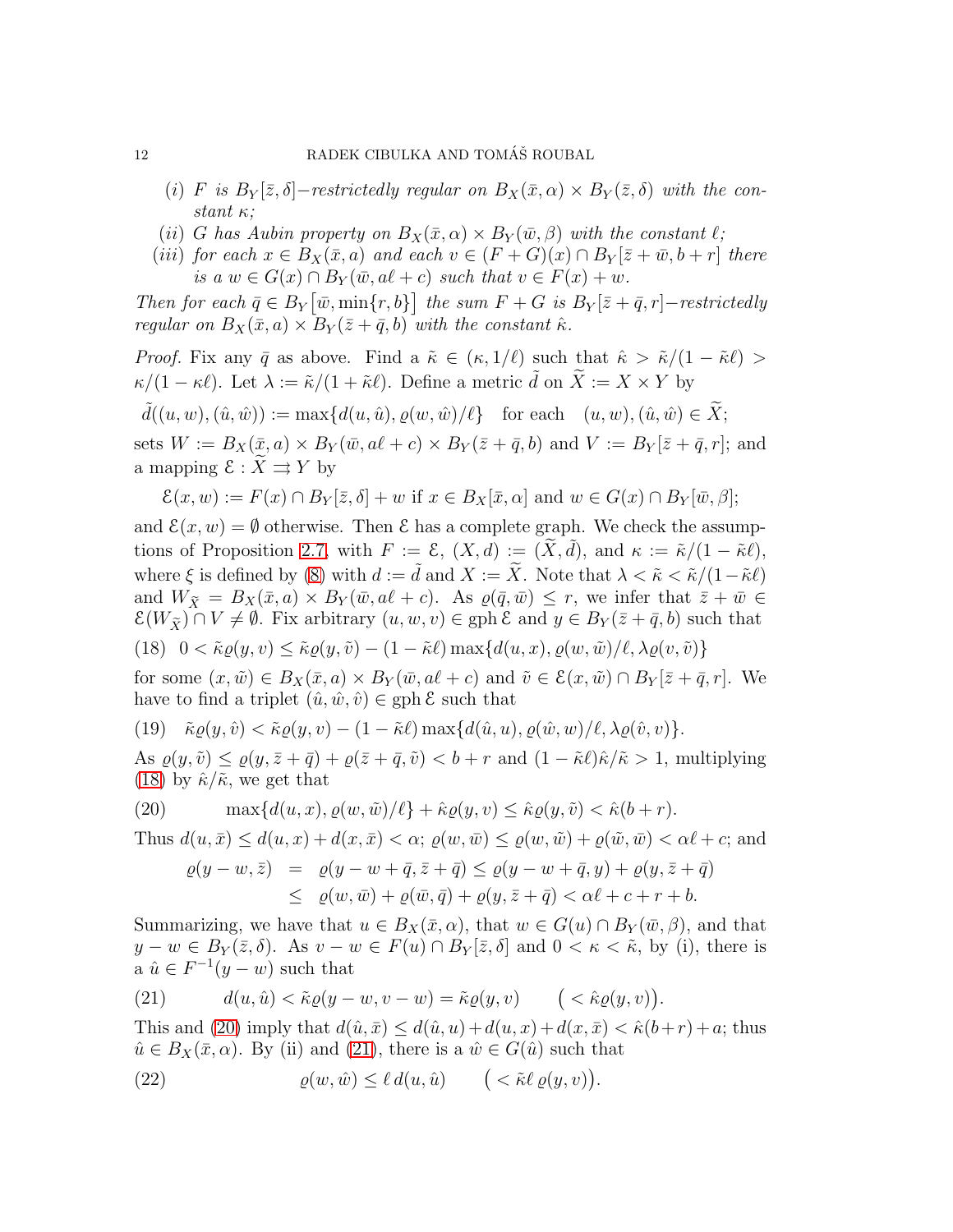Let  $\hat{v} := y - w + \hat{w} \in F(\hat{u}) \cap B_Y(\bar{z}, \delta) + \hat{w}$ . From [\(22\)](#page-11-3) and [\(20\)](#page-11-1), we get that  $\rho(\hat{w},\bar{w}) \leq \rho(\hat{w},w) + \rho(w,\bar{w}) < \hat{\kappa}\ell(\rho(y,v) + \rho(w,\tilde{w}) + \rho(\tilde{w},\bar{w}) < \hat{\kappa}\ell(b+r) + a\ell+c.$ Therefore  $\hat{v} \in \mathcal{E}(\hat{u}, \hat{w})$ . It remains to prove [\(19\)](#page-11-4). By [\(22\)](#page-11-3), we get that

$$
\varrho(v,\hat{v}) \leq \varrho(v,y) + \varrho(w,\hat{w}) < \varrho(v,y) + \tilde{\kappa}\ell\varrho(y,v) = (1 + \tilde{\kappa}\ell)\varrho(v,y).
$$

Multiplying this by  $\lambda$  and taking into account also [\(22\)](#page-11-3), we infer that  $\tilde{\kappa}\varrho(y, v)$  $\max\{d(\hat{u},u), \varrho(\hat{w},w)/\ell, \lambda \varrho(\hat{v},v)\}\$ and that

$$
\tilde{\kappa}\varrho(y,\hat{v})\;\;=\;\;\tilde{\kappa}\varrho(w,\hat{w})<\tilde{\kappa}\tilde{\kappa}\ell\varrho(y,v)=\tilde{\kappa}\varrho(y,v)-(1-\tilde{\kappa}\ell)\tilde{\kappa}\varrho(y,v);
$$

which both together reveal that  $(19)$  holds true.

By Proposition [2.7,](#page-7-3) for each  $(x, w, y) \in B_X(\bar{x}, a) \times B_Y(\bar{w}, a\ell + c) \times B_Y(\bar{z} + \bar{q}, b)$ we have  $dist((x, w), \mathcal{E}^{-1}(y)) \leq \hat{\kappa} \text{dist}(y, \mathcal{E}(x, w) \cap B_Y[\bar{z} + \bar{q}, r])$ . Fix any  $x \in$  $B_X(\bar{x}, a)$  and any  $y \in B_Y(\bar{z}+\bar{q}, b)$ . Pick an arbitrary  $v \in (F+G)(x) \cap B_Y[\bar{z}+\bar{q}, r]$ (if there is any). As  $\rho(\bar{q},\bar{w}) \leq b$ , (iii) yields a  $w \in G(x) \cap B_Y(\bar{w}, a\ell + c)$  such that  $v \in F(x) + w$ . Then

$$
\varrho(v-w, \bar{z}) = \varrho(v-w+\bar{q}, \bar{z}+\bar{q}) \leq \varrho(v-w+\bar{q}, v) + \varrho(v, \bar{z}+\bar{q})
$$
  
 
$$
\leq \varrho(w, \bar{w}) + \varrho(\bar{w}, \bar{q}) + \varrho(v, \bar{z}+\bar{q}) < a\ell + c + b + r < \delta.
$$

So  $v \in \mathcal{E}(x, w) \cap B_Y[\overline{z} + \overline{q}, r]$ . As  $dist(x, (F+G)^{-1}(y)) \leq dist((x, w), \mathcal{E}^{-1}(y))$ , we get that  $dist(x, (F+G)^{-1}(y)) \leq \hat{\kappa}\varrho(y, v)$ . Since  $v \in (F+G)(x) \cap B_Y[\bar{z}+\bar{q}, r]$  is arbitrary, the proof is finished.  $\square$ 

An immediate global consequence is [\[25,](#page-23-0) Theorem 5I.2]:

<span id="page-12-1"></span>**Corollary 3.2.** Let  $(X, d)$  be a complete metric space and  $(Y, \rho)$  be a linear complete metric space with a translation-invariant metric. Consider constants  $\kappa > 0$  and  $\ell > 0$  such that  $\kappa \ell < 1$  and set-valued mappings  $F, G: X \rightrightarrows Y$ having closed graphs. If F is regular on  $X \times Y$  with the constant  $\kappa$  and G is Hausdorff-Lipschitz on X with the constant  $\ell$ , then  $F + G$  is regular on  $X \times Y$ with any constant  $\hat{\kappa} > \kappa/(1 - \kappa \ell)$ .

*Proof.* Fix any  $\hat{\kappa} > \kappa/(1 - \kappa \ell)$ . Pick any  $(\bar{x}, \bar{y}) \in \text{gph}(F + G)$ . Find points  $\bar{z} \in F(\bar{x})$  and  $\bar{w} \in G(\bar{x})$  such that  $\bar{z} + \bar{w} = \bar{y}$ . Given an arbitrary  $a > 0$ , the assumptions of Theorem [3.1,](#page-10-1) with  $b := a, c := \infty, r := a$ , and  $\bar{q} := \bar{w}$ , hold.  $\square$ 

It is well-known that the third parameter r can be neglected in the conclusion of Theorem [3.1](#page-10-1) in exchange for a possibly smaller neighborhood of the reference point, cf. [\[25,](#page-23-0) Proposition 5H.1].

<span id="page-12-0"></span>**Remark 3.3.** Given a point  $(\bar{x}, \bar{y}) \in X \times Y$  and a mapping  $H : X \rightrightarrows Y$ , with  $\bar{y} \in H(\bar{x})$ , assume that there are positive constants  $\delta$ , r, and  $\kappa$  such that H is  $B_Y(\bar{y}, r)$ −restrictedly regular on  $B_X(\bar{x}, \delta) \times B_Y(\bar{y}, \delta) =: \Omega$  with the constant  $\kappa$ . Let  $\beta := \min\{\delta, \kappa r/(2 + 2\kappa)\}\.$  Then H is regular on  $B_X(\bar{x}, \beta) \times B_Y(\bar{y}, \beta) =: W$ with the constant  $\kappa$ . Indeed, fix any  $(x, y) \in W$ . Pick an arbitrary  $v \in H(x)$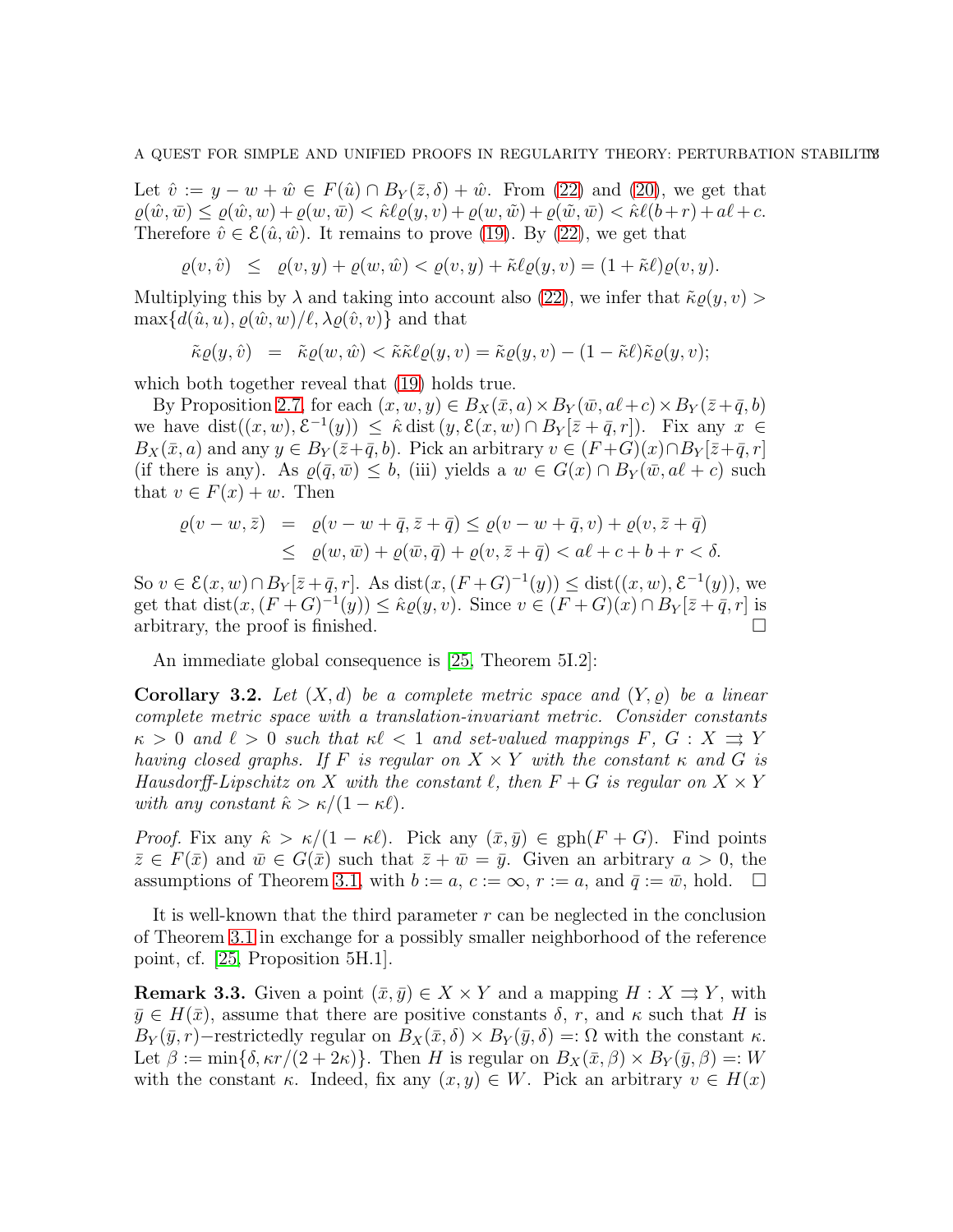(if there is any). Assume that  $\varrho(y, v) \ge r/2$ . As  $\beta \le \delta$ , we have  $(\bar{x}, y) \in \Omega$ . Therefore

$$
\begin{array}{rcl}\n\text{dist}\left(x, H^{-1}(y)\right) & \leq & \text{dist}\left(\bar{x}, H^{-1}(y)\right) + d(x, \bar{x}) \leq \kappa \varrho(y, \bar{y}) + d(x, \bar{x}) < \beta(1 + \kappa) \\
& \leq & \kappa r/2 \leq \kappa \varrho(y, v).\n\end{array}
$$

If  $\varrho(y, v) < r/2$ , then  $\varrho(\bar{y}, v) \leq \varrho(\bar{y}, y) + \varrho(y, v) < \beta + r/2 < r$ ; and, as  $(x, y) \in \Omega$ , we get the same inequality immediately.

Second, we derive an improved version of [\[1,](#page-22-3) Theorem 3.2]. Note that the original slope-based proof is rather complicated, e.g., the EVP is used twice.

<span id="page-13-0"></span>**Corollary 3.4.** Let  $(X, d)$  be a metric space and  $(Y, \varrho)$  be a linear metric space with a translation-invariant metric. Consider positive constants  $\alpha$ ,  $\beta$ ,  $\kappa$ , and  $\ell$ such that  $\kappa \ell < 1$ , a point  $(\bar{x}, \bar{z}, \bar{w}) \in X \times Y \times Y$ , and set-valued mappings F,  $G: X \rightrightarrows Y$ , with  $\overline{z} \in F(\overline{x})$  and  $\overline{w} \in G(\overline{x})$ , such that  $gph F \cap (B_X[\overline{x}, \alpha] \times B_Y[\overline{z}, \beta])$ and gph  $G \cap (B_X[\bar{x}, \alpha] \times B_Y[\bar{w}, \beta])$  are complete. If F is regular on  $B_X(\bar{x}, \alpha) \times$  $B_Y(\bar{y},\beta)$  with the constant  $\kappa$  and G is Hausdorff-Lipschitz on  $B_X(\bar{x},\alpha)$  with the constant  $\ell$  and such that diam  $G(\bar{x}) < \beta$ , then for each  $\hat{\kappa} > \kappa/(1 - \kappa \ell)$  and each  $\delta > 0$  satisfying

(23) 
$$
3\delta(1+\hat{\kappa}) < \alpha
$$
 and  $\delta(1+\hat{\kappa})(3\ell+2/\hat{\kappa}) + \delta + \text{diam } G(\bar{x}) < \beta$ 

the mapping  $F + G$  is regular on  $B_X(\bar{x}, \delta) \times B_Y(\bar{z} + \bar{w}, \delta)$  with the constant  $\hat{\kappa}$ .

*Proof.* Let  $\hat{\kappa}$  and  $\delta$  be as in the premise. Let  $r := 2\delta(1 + \hat{\kappa})/\hat{\kappa}$  and  $\hat{\alpha} :=$  $\delta + \hat{\kappa}(\delta + r) = 3\delta(1 + \hat{\kappa})$ . We shall apply Theorem [3.1,](#page-10-1) with  $a := \delta, b := \delta$ ,  $c := \text{diam } G(\bar{x})$ , and  $\bar{q} := \bar{w}$ . As  $\hat{\alpha} < \alpha$  and  $c + \hat{\alpha} \ell + b + r < \beta$ , completeness assumptions as well as (i) and (ii) therein hold true. To show (iii), fix any  $x \in$  $B_X(\bar{x}, \delta)$  and any  $v \in (F+G)(x)$ . There is a  $w \in G(x)$  such that  $v \in F(x)+w$ . Since G is Hausdorff-Lipschitz on  $B_X(\bar{x}, \alpha)$ , there is a  $\bar{w}' \in G(\bar{x})$  such that  $\varrho(w,\bar{w}') \leq \ell d(x,\bar{x})$ . Hence

<span id="page-13-1"></span>(24) 
$$
\varrho(w,\bar{w}) \leq \varrho(w,\bar{w}') + \varrho(\bar{w}',\bar{w}) \leq \ell d(x,\bar{x}) + \text{diam } G(\bar{x});
$$

so (iii) holds. Theorem [3.1](#page-10-1) and Remark [3.3,](#page-12-0) with  $\kappa := \hat{\kappa}$ , yield the conclusion because  $\min\{\delta, \hat{\kappa}r/(2+2\hat{\kappa})\} = \delta$ .

We get a generalization of [\[25,](#page-23-0) Theorem 5G.3] proved as [\[14,](#page-23-9) Theorem 2.3]:

**Corollary 3.5.** Let  $(X, d)$  be a complete metric space and  $(Y, \rho)$  be a linear complete metric space with a translation-invariant metric. Consider positive constants  $\alpha$ ,  $\beta$ ,  $\kappa$ , and  $\ell$  such that  $\kappa\ell < 1$ , a point  $(\bar{x}, \bar{z}) \in X \times Y$ , and a set-valued mapping  $F: X \rightrightarrows Y$ , with  $\bar{z} \in F(\bar{x})$ , such that  $gph F \cap (B_X[\bar{x}, \alpha] \times B_Y[\bar{z}, \beta])$  is closed. Assume that F is  $B_Y[\bar{z}, \beta]$ -restrictedly regular on  $B_X(\bar{x}, \alpha) \times B_Y(\bar{z}, \beta)$ with the constant  $\kappa$ . Then for each  $\hat{\kappa} > \kappa/(1 - \kappa \ell)$ , each  $a > 0$ , each  $b > 0$ ,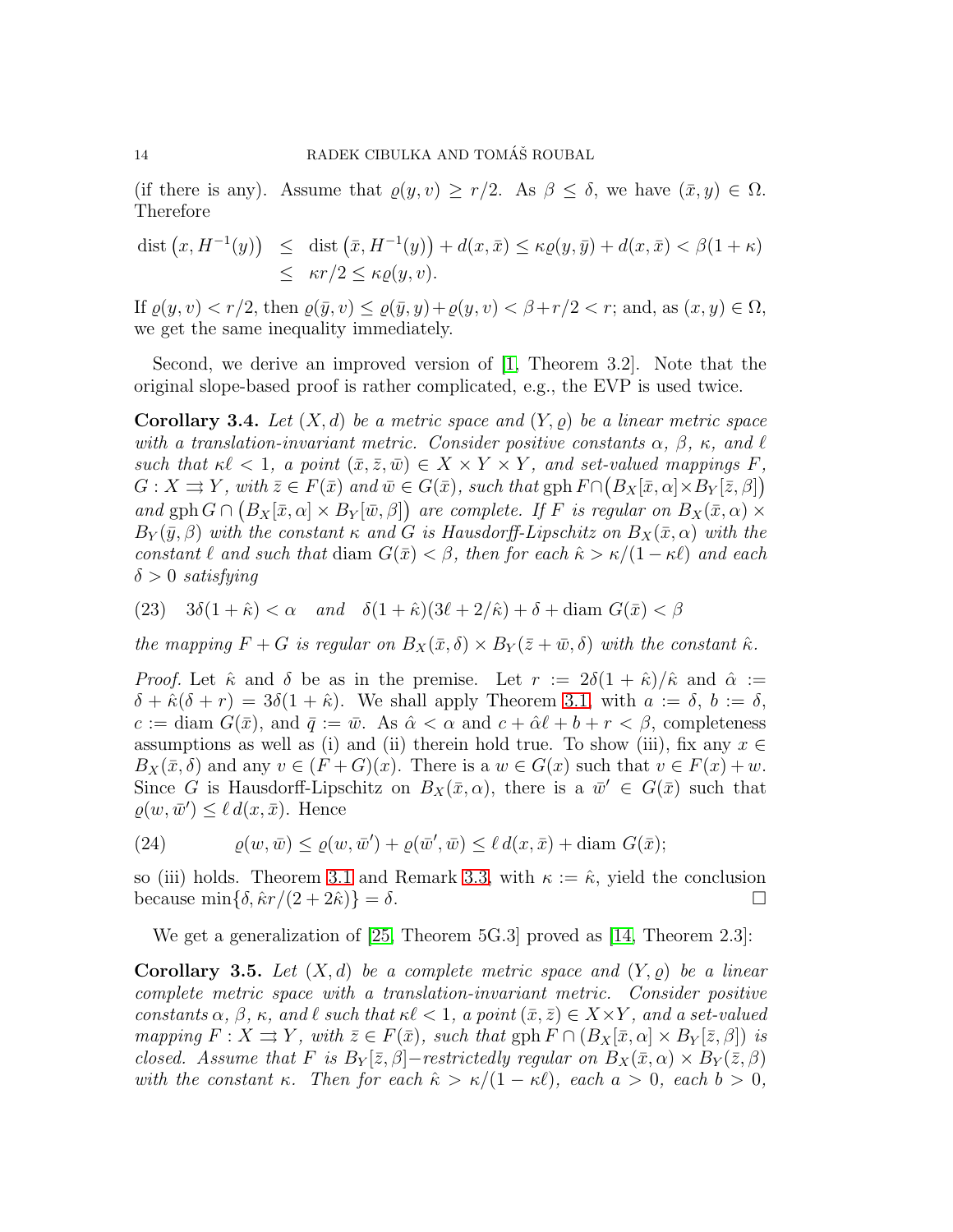and each  $g: X \to Y$ , which is Lipschitz continuous on  $B_X[\bar{x}, a + 2\hat{\kappa} b]$  with the constant  $\ell$ , such that

(25) 
$$
a + 2\hat{\kappa}b \le \alpha
$$
,  $2b + \ell(a + 2\hat{\kappa}b) \le \beta$ , and  $\varrho(0, g(\bar{x})) \le b$ ,

the mapping  $F + g$  has the following property: for each y,  $\hat{y} \in B_Y(\bar{z}, b)$  and each  $\hat{x} \in (F+g)^{-1}(\hat{y}) \cap B_{X}(\bar{x}, a)$  there is an  $x \in (F+g)^{-1}(y) \cap B_{X}(\bar{x}, a+2\hat{\kappa}b)$  such that  $d(x, \hat{x}) \leq \hat{\kappa} \rho(y, \hat{y})$ .

*Proof.* Let a, b,  $\hat{\kappa}$ , and g be as in the premise. Pick a  $\tilde{\kappa} \in (\kappa/(1 - \kappa \ell), \hat{\kappa})$ . Put  $c := 0, r := b, \overline{w} := q(\overline{x})$ , and  $\overline{q} := 0$ . Define  $\hat{\alpha} := a + 2\tilde{\kappa}b, \hat{\beta} := \hat{\alpha}\ell$ , and  $\delta := \hat{\beta} + 2b$ . Then

$$
a + \tilde{\kappa}(b+r) = \hat{\alpha} < \alpha, \quad \hat{\beta} + b + r = \ell \hat{\alpha} + 2b = \delta < \beta, \text{ and } \bar{q} \in B_Y[\bar{w}, b].
$$

Applying Theorem [3.1,](#page-10-1) with  $(\alpha, \beta, \hat{\kappa})$  replaced by  $(\hat{\alpha}, \hat{\beta}, \tilde{\kappa})$ , we get that  $F + q$  is  $B_Y[\bar{z}, b]$ –restrictedly regular on  $B_X(\bar{x}, a) \times B_Y(\bar{z}, b)$  with the constant  $\tilde{\kappa}$ . This implies the desired property because  $\tilde{\kappa} < \hat{\kappa}$ .

Instead of the condition on the diameter one can assume the so-called local sum-stability introduced by M. Durea and R. Strugariu [\[27\]](#page-23-14).

**Definition 3.6.** Let  $(X, d)$  and  $(Y, \rho)$  be metric spaces. Consider a  $(\bar{x}, \bar{z}, \bar{w}) \in$  $X \times Y \times Y$  and set-valued mappings F,  $G : X \rightrightarrows Y$ , with  $\overline{z} \in F(\overline{x})$  and  $\overline{w} \in G(\overline{x})$ . The pair  $(F, G)$  is said to be sum-stable around  $(\bar{x}, \bar{z}, \bar{w})$  if for every  $\beta > 0$  there is an  $\alpha > 0$  such that, for every  $x \in B(\bar{x}, \alpha)$  and every  $v \in (F+G)(x) \cap B_Y(\bar{z} +$  $\bar{w}, \alpha$ , there exist points  $z \in F(x) \cap B_Y(\bar{z}, \beta)$  and  $w \in G(x) \cap B_Y(\bar{w}, \beta)$  such that  $v = z + w$ .

Using the above notion, we obtain [\[31,](#page-23-5) Theorem 8]:

<span id="page-14-0"></span>**Corollary 3.7.** Let  $(X, d)$  be a metric space and  $(Y, \rho)$  be a linear metric space with a translation-invariant metric. Consider constants  $\kappa > 0$  and  $\ell > 0$  such that  $\kappa \ell < 1$ , a point  $(\bar{x}, \bar{z}, \bar{w}) \in X \times Y \times Y$ , and set-valued mappings F, G :  $X \rightrightarrows Y$ , with  $\bar{z} \in F(\bar{x})$  and  $\bar{w} \in G(\bar{x})$ , such that the sets gph F and gph G are complete around  $(\bar{x}, \bar{z})$  and  $(\bar{x}, \bar{w})$ , respectively. If F is regular around  $(\bar{x}, \bar{z})$  with the constant  $\kappa$ , G has Aubin property around  $(\bar{x},\bar{w})$  with the constant  $\ell$ , and the pair  $(F, G)$  is sum-stable around  $(\bar{x}, \bar{z}, \bar{w})$ , then  $F + G$  is regular around  $(\bar{x}, \bar{z} + \bar{w})$ with any constant  $\hat{\kappa} > \kappa/(1 - \kappa \ell)$ .

*Proof.* Let  $\hat{\kappa} > \kappa/(1 - \kappa \ell)$  be arbitrary. Find an  $R > 0$  such that the sets  $gph F \cap (B_X[\bar{x}, R] \times B_Y[\bar{z}, R])$  and  $gph G \cap (B_X[\bar{x}, R] \times B_Y[\bar{w}, R])$  are complete, that F is regular on  $B_X(\bar{x}, R) \times B_Y(\bar{z}, R)$  with the constant  $\kappa$ , and that G has Aubin property on  $B_X(\bar{x}, R) \times B_Y(\bar{w}, R)$  with the constant  $\ell$ . Pick a  $c > 0$  such that

$$
3c(1+\hat{\kappa}) < R
$$
 and  $2c + 3c\ell(1+\hat{\kappa}) + 2c(1+\hat{\kappa})/\hat{\kappa} < R$ .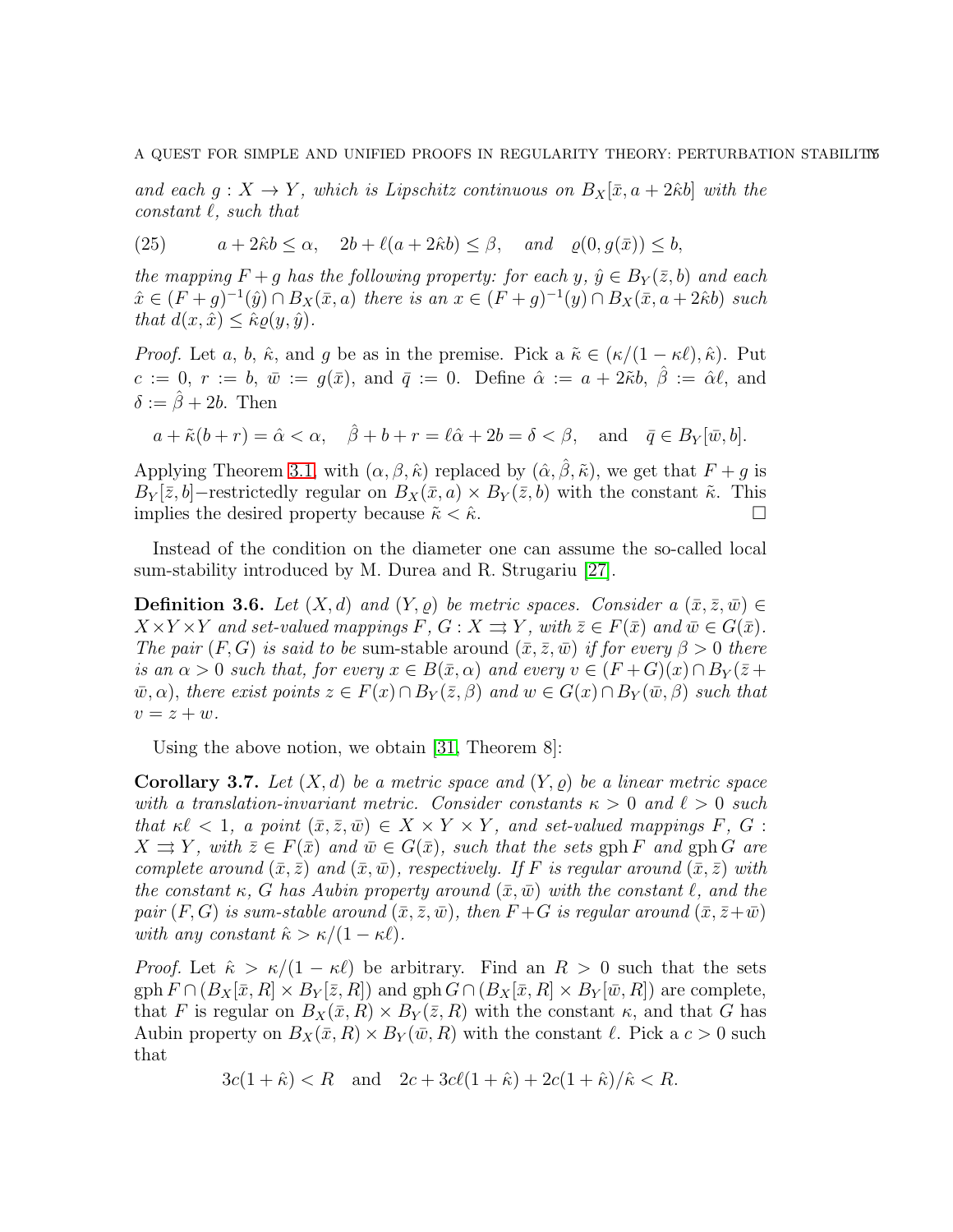As  $(F, G)$  is sum-stable around  $(\bar{x}, \bar{z}, \bar{w})$ , there is a  $\delta \in (0, c)$  such that for each  $x \in B_X(\bar{x}, \delta)$  and each  $v \in (F+G)(x) \cap B_Y[\bar{z}+\bar{w}, \delta+2\delta(1+\hat{\kappa})/\hat{\kappa}]$  there is a  $w \in G(x) \cap B_Y(\bar{w}, c)$  with  $v \in F(x) + w$ . Theorem [3.1,](#page-10-1) with  $(a, b, r, \bar{q}) :=$  $(\delta, \delta, 2\delta(1+\hat{\kappa})/\hat{\kappa}, \bar{w})$ , and Remark [3.3,](#page-12-0) with  $\kappa := \hat{\kappa}$ , imply that  $F + G$  is regular on  $B_X(\bar{x}, \delta) \times B_Y(\bar{z}+\bar{w}, \delta)$  with the constant  $\hat{\kappa}$  because min{ $\delta, \hat{\kappa}r/(2+2\hat{\kappa})$ } =  $\delta$ .  $\Box$ 

3.2. Mappings with a complete domain and a closed graph. In this subsection, we investigate the stability of the second type of regularity under additive perturbations. We start with single-valued perturbations.

<span id="page-15-4"></span>**Theorem 3.8.** Let  $(X,d)$  be a complete metric space and  $(Y, \rho)$  be a linear metric space with a translation-invariant metric. Consider constants  $\kappa > 0$  and  $\ell > 0$  such that  $\kappa \ell < 1$ , a non-empty set  $\Omega \subset X \times Y$ , a function  $\gamma : X \to [0, \infty]$ which is both positive and Lipschitz continuous on  $\Omega_X$  with the constant 1, a setvalued mapping  $F : X \rightrightarrows Y$  with a closed graph, and a single-valued mapping  $g: X \to Y$  which is continuous on X. Assume that the set

<span id="page-15-3"></span>(26) 
$$
W := \{(x, y) \in X \times Y : B_X(x, \gamma(x)) \times B_Y(y - g(x), \ell \gamma(x)) \subset \Omega\}.
$$

is such that dom  $F \cap W_X$  is non-empty. If F is  $\gamma$ -regular on  $\Omega$  with the constant  $\kappa$  and g is Lipschitz continuous on  $\Omega_X$  with the constant  $\ell$ , then  $F+g$  is  $\gamma$ -regular on W with any constant  $\hat{\kappa} > \kappa/(1 - \kappa \ell)$ .

*Proof.* Let  $\hat{\kappa} > \kappa/(1 - \kappa \ell)$  be arbitrary. Pick a constant  $c \in (\ell, 1/\kappa)$  such that  $1/(c - \ell) = \hat{\kappa}$ . Find a  $\lambda > 1$  such that  $\lambda c < 1/\kappa$  and let  $\tilde{\kappa} := \hat{\kappa}/\lambda$ . Then  $\kappa < 1/(\lambda c) < \tilde{\kappa} < \hat{\kappa}$ .

Let  $\omega$  be a (compatible) metric on  $X \times Y$  defined by [\(11\)](#page-8-0) with  $\kappa := \tilde{\kappa}$  and let  $H = F + g$ . Then H has a closed graph. We check the assumptions of Corollary [2.10,](#page-9-3) with  $F := H$  and  $\kappa := \tilde{\kappa}$ . To do so, note that  $\hat{\kappa}/\tilde{\kappa} = \lambda$  and fix any  $u \in X$  and any  $y \in W_Y$  such that  $0 < \lambda \text{ dist}((u, y), \text{gph } H) < \gamma(x) - d(u, x)$ for an  $x \in W_{y}$ . We have to find a  $\hat{u} \in X$  such that

<span id="page-15-0"></span>(27) 
$$
\lambda \text{ dist } ((\hat{u}, y), \text{gph } H) < \lambda \text{ dist } ((u, y), \text{gph } H) - d(\hat{u}, u).
$$

Pick a pair  $(\hat{x}, v) \in \text{gph } H$  such that

(28) 
$$
0 < d(u, \hat{x}) + \tilde{\kappa}\varrho(y, v) < \lambda \text{ dist } ((u, y), \text{gph } H).
$$

If  $v = y$ , then  $\hat{u} := \hat{x}$  satisfies [\(27\)](#page-15-0) because from [\(28\)](#page-15-1) we get that

<span id="page-15-1"></span>
$$
\lambda \operatorname{dist}((\hat{u}, y), \operatorname{gph} H) = 0 = d(u, \hat{x}) + \tilde{\kappa}\varrho(v, y) - d(\hat{u}, u)
$$
  
< 
$$
< \lambda \operatorname{dist} ((u, y), \operatorname{gph} H) - d(\hat{u}, u).
$$

Assume that  $y \neq v$ . Since  $x \in W_X \subset \Omega_X$ , [\(28\)](#page-15-1) yields that

<span id="page-15-2"></span>(29) 
$$
d(\hat{x}, x) \leq d(\hat{x}, u) + d(u, x) < \lambda \text{ dist } ((u, y), \text{gph } H) + d(u, x) < \gamma(x).
$$
 So  $\hat{x} \in B_X(x, \gamma(x)) \subset \Omega_X$ . The Lipschitz continuity of  $g$  and (29) imply that  $\varrho(y - g(\hat{x}), y - g(x)) = \varrho(g(\hat{x}), g(x)) \leq \ell \, d(\hat{x}, x) < \ell \gamma(x).$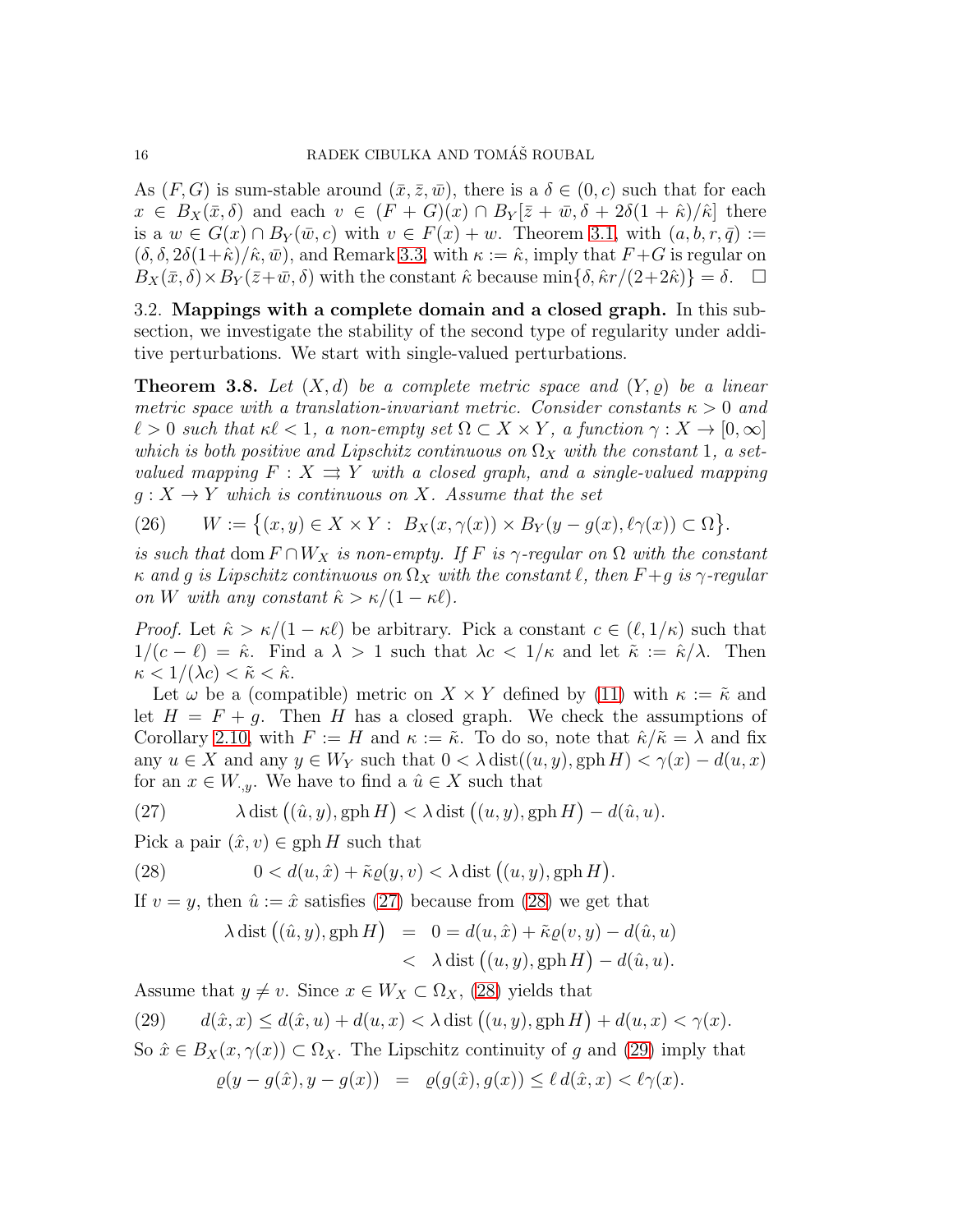Thus  $y-g(\hat{x}) \in B_Y(y-g(x), \ell \gamma(x))$ . Remembering that  $(x, y) \in W$ , we conclude that  $(\hat{x}, y - g(\hat{x})) \in \Omega$ . Since  $v - g(\hat{x}) \in F(\hat{x})$ , [\(28\)](#page-15-1) implies that

$$
\tilde{\kappa} \operatorname{dist}(y - g(\hat{x}), F(\hat{x})) \leq \tilde{\kappa}\varrho(y, v) < \lambda \operatorname{dist}((u, y), \operatorname{gph} H) - d(u, \hat{x}) \\
&< \gamma(x) - (d(u, x) + d(u, \hat{x})) \leq \gamma(x) - d(\hat{x}, x) \leq \gamma(\hat{x}).
$$

As  $\kappa < 1/(c\lambda) < \tilde{\kappa}$ ,  $\gamma$ -regularity of F on  $\Omega$  yields a  $\hat{u} \in F^{-1}(y - g(\hat{x}))$  such that

$$
d(\hat{x}, \hat{u}) \quad < \quad 1/(c\lambda)\varrho(y, v) \qquad \big( < \gamma(x) - d(\hat{x}, x)\big).
$$

Then  $d(x, \hat{u}) \leq d(x, \hat{x}) + d(\hat{x}, \hat{u}) < \gamma(x)$ . Hence  $\hat{u} \in B_X(x, \gamma(x)) \subset \Omega_X$ . Let  $\hat{v} := y - g(\hat{x}) + g(\hat{u}) \in H(\hat{u})$ . Then  $\varrho(y, \hat{v}) = \varrho(g(\hat{x}), g(\hat{u}) \leq \ell d(\hat{x}, \hat{u})$ ; therefore, remembering that  $(c - \ell)\lambda \tilde{\kappa} = 1$ , we get that

$$
\lambda \text{ dist} ((\hat{u}, y), \text{gph } H) \leq \lambda (d(\hat{u}, \hat{u}) + \tilde{\kappa} \varrho(y, \hat{v})) = \lambda \tilde{\kappa} \varrho(y, \hat{v}) \leq \lambda \tilde{\kappa} \ell d(\hat{x}, \hat{u})
$$
  
\n
$$
= \tilde{\kappa} \varrho(y, v) - \tilde{\kappa} \varrho(y, v) + \lambda \tilde{\kappa} \ell d(\hat{x}, \hat{u})
$$
  
\n
$$
< \tilde{\kappa} \varrho(y, v) - (c - \ell) \lambda \tilde{\kappa} d(\hat{x}, \hat{u})
$$
  
\n
$$
= d(u, \hat{x}) + \tilde{\kappa} \varrho(y, v) - (d(u, \hat{x}) + d(\hat{x}, \hat{u}))
$$
  
\n
$$
\leq d(u, \hat{x}) + \tilde{\kappa} \varrho(y, v) - d(u, \hat{u})
$$
  
\n(28)  
\n
$$
\lambda \text{ dist} ((u, y), \text{gph } H) - d(\hat{u}, u).
$$

Thus [\(27\)](#page-15-0) holds. By Corollary [2.10,](#page-9-3) H is  $\gamma$ -regular on W with the constant  $\hat{\kappa}$ .

We immediately obtain the stability of Milyutin regularity.

**Theorem 3.9.** Let  $(X,d)$  be a complete metric space and  $(Y,\rho)$  be a linear metric space with a translation-invariant metric. Consider positive constants r,  $\varepsilon$ ,  $\kappa$ , and  $\ell$  such that  $\kappa\ell < 1$ , non-empty open sets  $U \subset X$  and  $V \subset Y$ , a setvalued mapping  $F : X \rightrightarrows Y$  with a closed graph, and a continuous single-valued mapping  $g: X \to Y$  such that the set

(30)  $W_{\varepsilon} = \{(x, y) \in X \times Y : x \in U \text{ and } B_Y(y - g(x), \varepsilon \ell \text{ dist}(x, X \setminus U)) \subset V\}$ 

is non-empty. If F is Milyutin regular on  $U \times V$  with the constants r and  $\kappa$  and g is Lipschitz continuous on U with the constant  $\ell$ , then for each  $\hat{\kappa} > \kappa/(1-\kappa\ell)$  the mapping  $F + g$  is Milyutin regular on  $W_{\varepsilon}$  with the constants  $\delta := \min\{\kappa r, \varepsilon, 1\}/\hat{\kappa}$ and  $\hat{\kappa}$ .

*Proof.* Let  $\hat{\kappa} > \kappa/(1 - \kappa \ell)$  be arbitrary. Let  $\delta := \min\{\kappa r, \varepsilon, 1\}/\hat{\kappa}$  and  $\gamma(x) :=$  $\hat{\kappa}\delta \text{dist}(x, X \setminus U), x \in X$ . As F is Milyutin regular on  $U \times V$  with the constants r and  $\kappa$  and  $\hat{\kappa}\delta \leq \kappa r$ , it is  $\gamma$ -regular on  $\Omega := U \times V$  with the constant  $\kappa$ . Then  $\Omega_X = U$ . Let W be defined by [\(26\)](#page-15-3). As  $\hat{\kappa}\delta \leq 1$ , we have  $B_X(x, \gamma(x)) \subset$  $B_X(x, dist(x, X \setminus U)) \subset U$  for each  $x \in U$ . Hence

$$
W = \{(x, y) \in X \times Y : x \in U \text{ and } B_Y(y - g(x), \hat{\kappa} \delta \ell \text{ dist}(x, X \setminus U)) \subset V\}.
$$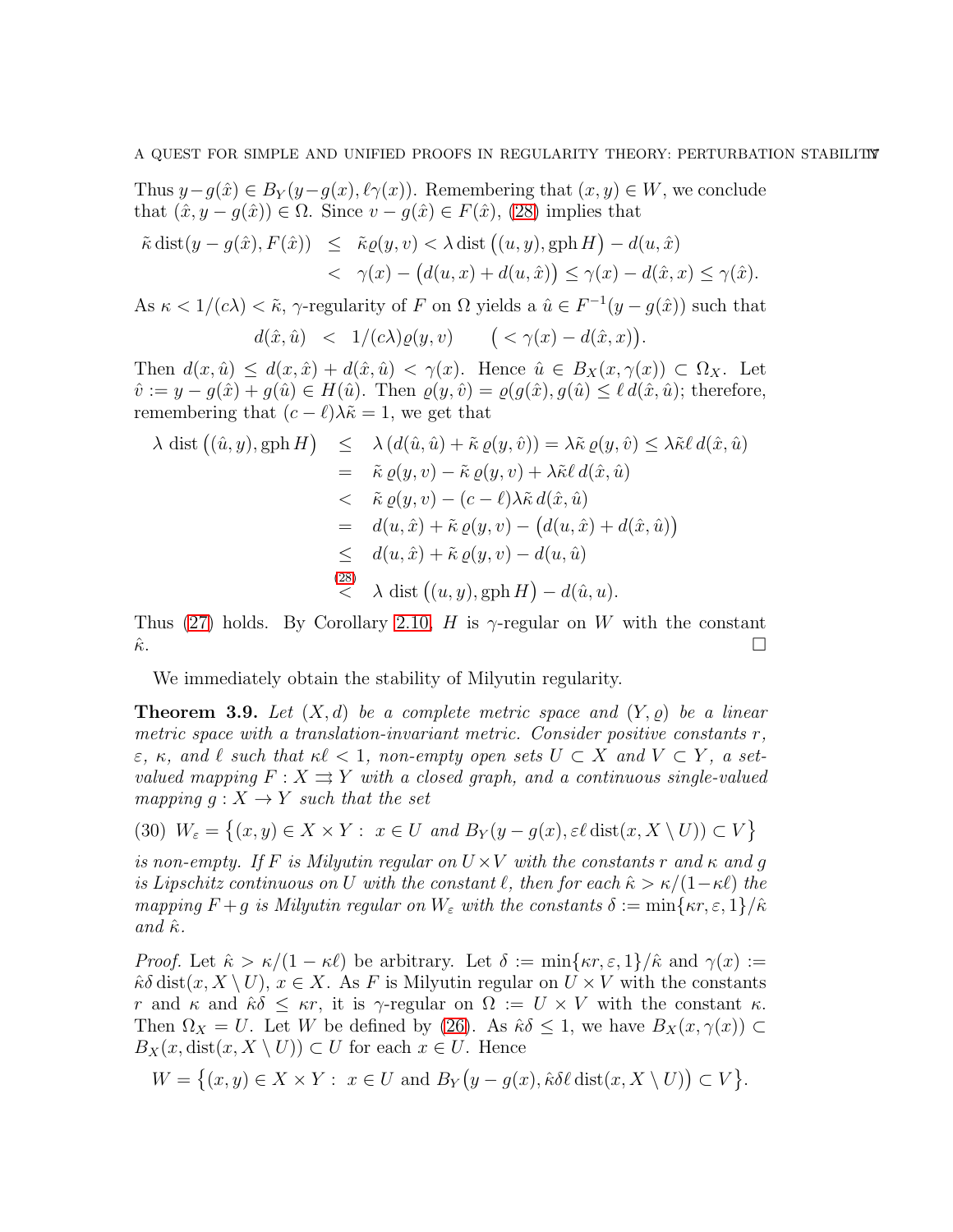Theorem [3.8](#page-15-4) implies that  $F + g$  is  $\gamma$ -regular on W with the constant  $\hat{\kappa}$ . Note that  $W_{\varepsilon} \subset W$  because  $\hat{\kappa} \delta \leq \varepsilon$  and that  $dist(x, X \setminus (W_{\varepsilon})_X) \leq dist(x, X \setminus U)$  for each  $x \in X$  because  $(W_{\varepsilon})_X \subset U$ . Therefore  $F + g$  is Milyutin regular on  $W_{\varepsilon}$ with the constants  $\delta$  and  $\hat{\kappa}$ .

The above statement is a quantitative version of  $[40,$  Theorem 4.2]; and if  $r := 1/\kappa$  and  $\varepsilon = 1$ , it reduces to [\[40,](#page-24-6) Theorem 4.3]. Two separate proofs of these statements in [\[40\]](#page-24-6) are based on two different slope sufficient conditions (with two independent proofs again). Despite this, both the proofs are slightly longer, request the use of sequences, and calculating several limits, etc. On the contrary, we use very definitions of the properties of  $F, g$ , and  $g$ ; the triangle inequality; and the criterion.

Now, we prove an analogue of Theorem [3.1](#page-10-1) having several seemingly different reincarnations again.

<span id="page-17-2"></span>**Theorem 3.10.** Let  $(X, d)$  be a complete metric space and  $(Y, \rho)$  be a linear metric space with a translation-invariant metric. Consider positive constants  $\delta$ ,  $\kappa, \hat{\kappa}, \text{ and } \ell \text{ such that } \kappa\ell < 1 \text{ and } \hat{\kappa} > \kappa/(1-\kappa\ell), \text{ numbers } \mu, r \in (0,\infty], \text{ a point}$  $(\bar{x}, \bar{z}, \bar{w}) \in X \times Y \times Y$ , and set-valued mappings F,  $G: X \rightrightarrows Y$ , with  $\bar{z} \in F(\bar{x})$ and  $\bar{w} \in G(\bar{x})$ , such that the sum  $H := F + G$  has a closed graph. Assume that  $\alpha := \delta + \hat{\kappa}r$  is such that

- (i) F is regular with the constant  $\kappa$  on  $\{(x, y) \in B_X(\bar{x}, \alpha) \times B_Y(\bar{z}, \mu + \delta)$ : dist  $(y, F(x) \cap B_Y(\overline{z}, \mu + \delta + r)) < r$  ;
- (ii) G has Aubin property on  $B_X(\bar{x}, \alpha) \times B_Y(\bar{w}, \mu)$  with the constant  $\ell$ ;
- (iii) for each  $x \in B_X(\bar{x}, \alpha)$  and each  $v \in H(x) \cap B_Y(\bar{z} + \bar{w}, \delta + r)$  there is a  $w \in G(x) \cap B_Y(\bar{w}, \mu)$  such that  $v \in F(x) + w$ .

Then H is regular on  $\{(x, y) \in B_X(\bar{x}, \delta) \times B_Y(\bar{z} + \bar{w}, \delta) : \text{dist}(y, H(x)) < r\}$ with the constant  $\hat{\kappa}$ .

*Proof.* Fix any  $\hat{r} \in (0, r)$ . Let  $W := B_X(\bar{x}, \delta) \times B_Y(\bar{z} + \bar{w}, \delta)$  and  $\gamma(x) := \hat{\kappa} \hat{r}$ ,  $x \in W_X = B_X(\bar{x}, \delta).$ 

Pick a  $c \in (\ell, 1/\kappa)$  such that  $1/(c-\ell) = \hat{\kappa}$ . Find a  $\lambda > 1$  such that  $\lambda \hat{r} < r$  and  $\lambda c < 1/\kappa$ . Let  $\tilde{\kappa} := \hat{\kappa}/\lambda$ . Then  $\kappa < 1/(\lambda c) < \tilde{\kappa} < \hat{\kappa}$ . Let  $\omega$  be a (compatible) metric on  $X \times Y$  defined by [\(11\)](#page-8-0) with  $\kappa := \tilde{\kappa}$ .

We check the assumptions of Corollary [2.10,](#page-9-3) with  $F := H$  and  $\kappa := \tilde{\kappa}$ . To do so, note that  $\hat{\kappa}/\tilde{\kappa} = \lambda$  and fix any  $u \in X$  and any  $y \in W_Y$  such that  $0 < \lambda \text{ dist}((u, y), \text{gph } H) < \hat{\kappa} \hat{r} - d(u, x)$  for an  $x \in W_{\cdot, y}$ . We have to find a  $\hat{u} \in X$ such that

<span id="page-17-0"></span>(31) 
$$
\lambda \operatorname{dist}((\hat{u}, y), \operatorname{gph} H) < \lambda \operatorname{dist}((u, y), \operatorname{gph} H) - d(\hat{u}, u).
$$

Pick a pair  $(\hat{x}, v) \in \text{gph } H$  such that

<span id="page-17-1"></span>(32) 
$$
0 < d(u, \hat{x}) + \tilde{\kappa}\varrho(y, v) < \lambda \text{ dist } ((u, y), \text{gph } H).
$$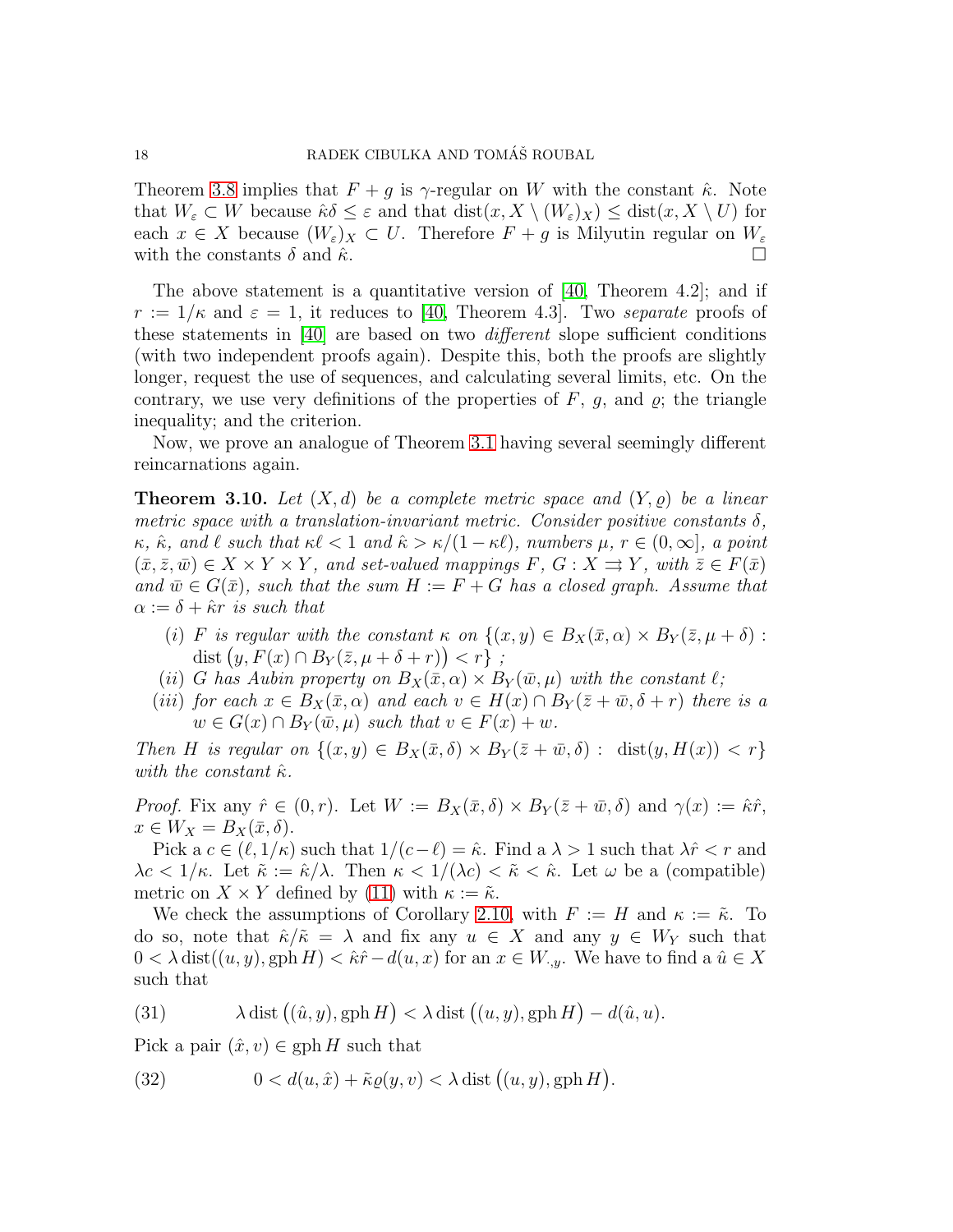A QUEST FOR SIMPLE AND UNIFIED PROOFS IN REGULARITY THEORY: PERTURBATION STABILITY

If  $v = y$ , then  $\hat{u} := \hat{x}$  satisfies [\(31\)](#page-17-0) because from [\(32\)](#page-17-1) we get that

$$
\lambda \operatorname{dist}((\hat{u}, y), \operatorname{gph} H) = 0 = d(u, \hat{x}) + \tilde{\kappa}\varrho(v, y) - d(\hat{u}, u)
$$
  
< 
$$
< \lambda \operatorname{dist} ((u, y), \operatorname{gph} H) - d(\hat{u}, u).
$$

Assume that  $y \neq v$ . Inequality [\(32\)](#page-17-1) yields that

<span id="page-18-0"></span>(33) 
$$
d(\hat{x}, x) \le d(\hat{x}, u) + d(u, x) < \lambda \text{ dist } ((u, y), \text{gph } H) + d(u, x) < \hat{\kappa} \hat{r}
$$
 and

<span id="page-18-1"></span>
$$
\tilde{\kappa}\varrho(y,v) < \lambda \operatorname{dist}\left((u,y), \operatorname{gph} H\right) - d(u,\hat{x}) < \hat{\kappa}\hat{r} - d(x,u) - d(u,\hat{x})
$$
\n
$$
\leq \hat{\kappa}\hat{r} - d(x,\hat{x}) \leq \hat{\kappa}\hat{r}.
$$

As  $(x, y) \in W = B_X(\bar{x}, \delta) \times B_Y(\bar{z} + \bar{w}, \delta)$  and  $\hat{r} < \lambda \hat{r} < r$ , [\(33\)](#page-18-0) and [\(34\)](#page-18-1) divided by  $\tilde{\kappa}$  imply that  $\hat{x} \in B_X(\bar{x}, \alpha)$  and  $v \in B_Y(\bar{z} + \bar{w}, r + \delta)$ , respectively. By (iii), there is a  $\hat{w} \in G(\hat{x}) \cap B_Y(\bar{w}, \mu)$  such that  $v \in F(\hat{x}) + \hat{w}$ . Then

$$
\varrho(y - \hat{w}, \bar{z}) = \varrho(y + \bar{w} - \hat{w}, \bar{z} + \bar{w}) \le \varrho(y + \bar{w} - \hat{w}, y) + \varrho(y, \bar{z} + \bar{w})
$$
  
=  $\varrho(\bar{w}, \hat{w}) + \varrho(y, \bar{z} + \bar{w}) < \mu + \delta$ .

Similarly, we get that

$$
\varrho(v - \hat{w}, \bar{z}) = \varrho(v + \bar{w} - \hat{w}, \bar{z} + \bar{w}) \leq \varrho(v + \bar{w} - \hat{w}, v) + \varrho(v, \bar{z} + \bar{w})
$$
  
=  $\varrho(\bar{w}, \hat{w}) + \varrho(v, \bar{z} + \bar{w}) < \mu + r + \delta.$ 

Since  $v - \hat{w} \in F(\hat{x})$ , [\(34\)](#page-18-1) implies that

$$
\tilde{\kappa} \operatorname{dist} (y - \hat{w}, F(\hat{x}) \cap B_Y(\bar{z}, \mu + \delta + r)) \leq \tilde{\kappa}\varrho(y - \hat{w}, v - \hat{w}) = \tilde{\kappa}\varrho(y, v) \n< \hat{\kappa}\hat{r} - d(x, \hat{x}) \leq \hat{\kappa}\hat{r}.
$$

So dist  $(y - \hat{w}, F(\hat{x}) \cap B_Y(\bar{z}, \mu + r + \delta)) < \lambda \hat{r} < r$ . Therefore  $(\hat{x}, y - \hat{w})$  lies in the set in (i). As  $\kappa < 1/(c\lambda) < \tilde{\kappa}$ , employing (i) and [\(34\)](#page-18-1), we find a  $\hat{u} \in F^{-1}(y - \hat{w})$ such that

$$
d(\hat{x}, \hat{u}) \quad < \quad 1/(c\lambda) \varrho(y,v) \qquad \big( < \hat{\kappa} r - d(\hat{x},x) \big).
$$

Then  $d(x, \hat{u}) \leq d(x, \hat{x}) + d(\hat{x}, \hat{u}) < \hat{\kappa}r$ . Hence  $\hat{u} \in B_X(\bar{x}, \alpha)$ . Using (ii), we find a  $\tilde{w} \in G(\hat{u})$  such that  $\varrho(\hat{w}, \tilde{w}) \leq \ell d(\hat{x}, \hat{u})$ . Let  $\hat{v} := y - \hat{w} + \tilde{w} \in H(\hat{u})$ . Then  $\varrho(y, \hat{v}) = \varrho(\tilde{w}, \hat{w}) \leq \ell d(\hat{x}, \hat{u});$  therefore, remembering that  $(c - \ell)\lambda \tilde{\kappa} = 1$ , we get

$$
\lambda \text{ dist } ((\hat{u}, y), \text{gph } H) \leq \lambda (d(\hat{u}, \hat{u}) + \tilde{\kappa} \varrho(y, \hat{v})) = \lambda \tilde{\kappa} \varrho(y, \hat{v}) \leq \lambda \tilde{\kappa} \ell d(\hat{x}, \hat{u})
$$
  
\n
$$
= \tilde{\kappa} \varrho(y, v) - \tilde{\kappa} \varrho(y, v) + \lambda \tilde{\kappa} \ell d(\hat{x}, \hat{u})
$$
  
\n
$$
< \tilde{\kappa} \varrho(y, v) - (c - \ell) \lambda \tilde{\kappa} d(\hat{x}, \hat{u})
$$
  
\n
$$
= d(u, \hat{x}) + \tilde{\kappa} \varrho(y, v) - (d(u, \hat{x}) + d(\hat{x}, \hat{u}))
$$
  
\n
$$
\leq d(u, \hat{x}) + \tilde{\kappa} \varrho(y, v) - d(u, \hat{u})
$$
  
\n
$$
\stackrel{(32)}{\leq} \lambda \text{ dist } ((u, y), \text{gph } H) - d(\hat{u}, u).
$$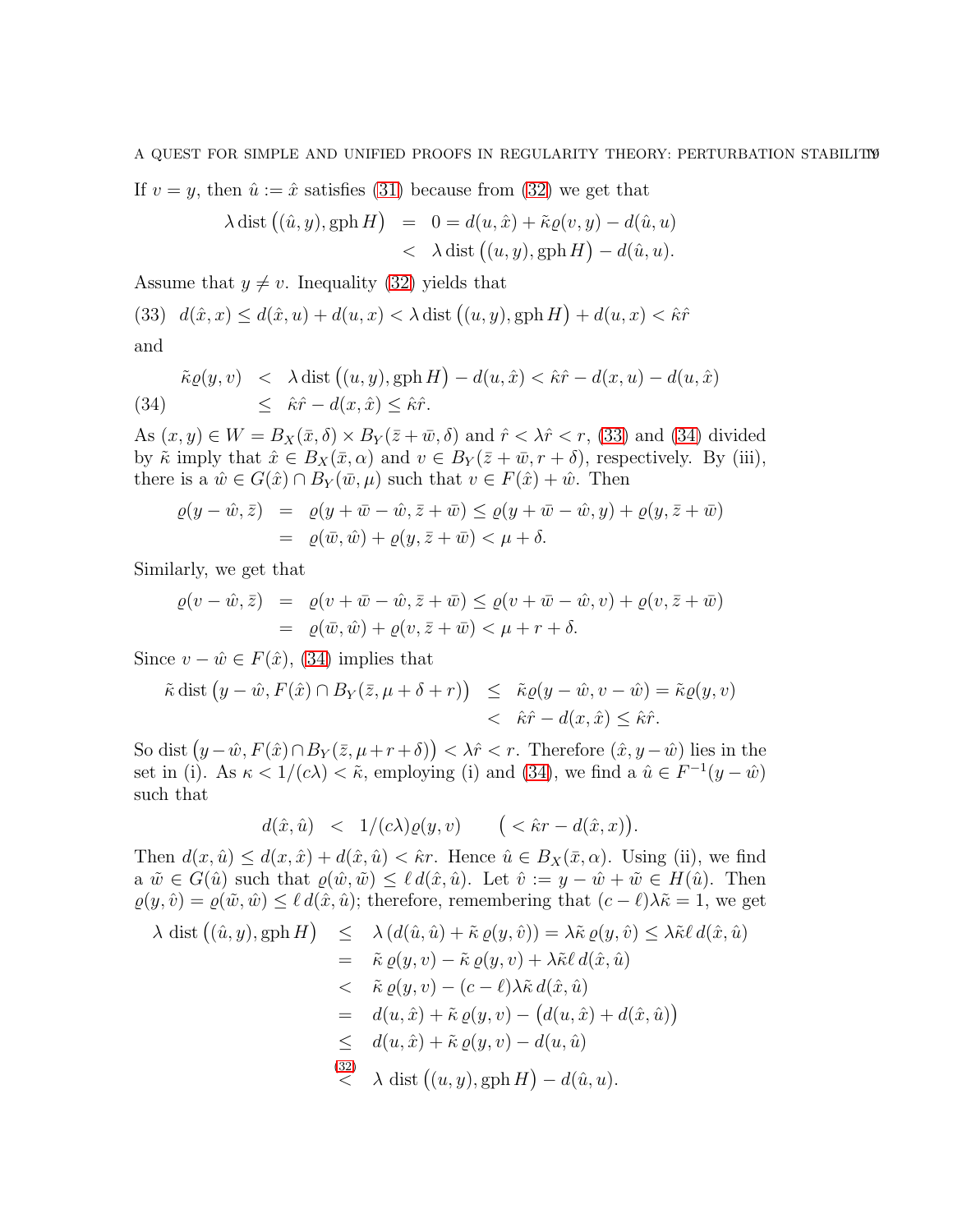Thus [\(31\)](#page-17-0) holds. By Corollary [2.10,](#page-9-3) H is  $\gamma$ -regular on W with the constant  $\hat{\kappa}$ . Since  $\hat{r} \in (0, r)$  is arbitrary, we obtain the desired conclusion.

First, we get a statement parallel to Corollary [3.2](#page-12-1) covering [\[33,](#page-23-3) Corollary 3.4]:

**Corollary 3.11.** Let  $(X, d)$  be a complete metric space and  $(Y, \rho)$  be a linear metric space with a translation-invariant metric. Consider constants  $\kappa > 0$  and  $\ell > 0$  such that  $\kappa \ell < 1$ , an  $r \in (0, \infty]$ , and set-valued mappings  $F, G: X \rightrightarrows Y$ such that the sum  $H := F + G$  has a closed graph. If F is regular on  $\{(x, y) \in$  $X \times Y$ : dist $(y, F(x)) < r$  with the constant  $\kappa$  and G is Hausdorff-Lipschitz on X with the constant  $\ell$ , then H is regular on  $\{(x, y) \in X \times Y : \text{dist}(y, H(x)) < r\}$ with any constant  $\hat{\kappa} > \kappa/(1 - \kappa \ell)$ .

*Proof.* Let  $\hat{\kappa} > \kappa/(1 - \kappa \ell)$  be arbitrary. Pick any  $(\bar{x}, \bar{y}) \in \text{gph } H$ . Find points  $\bar{z} \in F(\bar{x})$  and  $\bar{w} \in G(\bar{x})$  such that  $\bar{z} + \bar{w} = \bar{y}$ . Given an arbitrary  $\delta > 0$ , all the assumptions of Theorem [3.10,](#page-17-2) with  $\mu := \infty$ , are satisfied.

It is well-known that the second parameter  $r$  can be neglected in the conclusion of Theorem [3.10](#page-17-2) in exchange for a possibly smaller neighborhood of the reference point, cf. [\[38,](#page-24-0) Exercise 2.12].

<span id="page-19-0"></span>**Remark 3.12.** Given a point  $(\bar{x}, \bar{y}) \in X \times Y$  and a mapping  $H : X \rightrightarrows Y$ , with  $\bar{y} \in H(\bar{x})$ , assume that there are positive constants r,  $\delta$ , and  $\kappa$  such that H is regular on  $\{(x,y)\in B_X(\bar{x},\delta)\times B_Y(\bar{y},\delta): \text{dist}(y,H(x)) < r\} =: \Omega$  with the constant κ. Let  $\beta := \min\{\delta, \kappa r/(1+\kappa)\}\.$  Then H is regular on  $B_X(\bar{x}, \beta) \times$  $B_Y(\bar{y},\beta) =: W$  with the constant  $\kappa$ . Indeed, fix any  $(x, y) \in W$ . Pick an arbitrary  $v \in H(x)$  (if there is any). Assume that  $\varrho(y, v) \geq r$ . As dist $(y, H(\bar{x})) \leq$  $\rho(y, \bar{y}) < \beta < r$  and  $\beta \leq \delta$ , we have  $(\bar{x}, y) \in \Omega$ . Therefore

$$
\begin{array}{rcl}\n\text{dist}\left(x, H^{-1}(y)\right) & \leq & \text{dist}\left(\bar{x}, H^{-1}(y)\right) + d(x, \bar{x}) \leq \kappa \varrho(y, \bar{y}) + d(x, \bar{x}) < \beta(1 + \kappa) \\
& \leq & \kappa r \leq \kappa \varrho(y, v).\n\end{array}
$$

If  $\rho(y, v) < r$ , then  $(x, y) \in \Omega$ ; and we get the same inequality immediately.

Second, we derive an analogue of Corollary [3.4](#page-13-0) in the setting  $(S_2)$ .

<span id="page-19-1"></span>**Corollary 3.13.** Let  $(X, d)$  be a complete metric space and  $(Y, \rho)$  be a linear metric space with a translation-invariant metric. Consider positive constants  $\alpha$ , β, κ, and  $\ell$  such that  $\kappa \ell < 1$ , a point  $(\bar{x}, \bar{z}, \bar{w}) \in X \times Y \times Y$ , and set-valued mappings F,  $G: X \rightrightarrows Y$ , with  $\overline{z} \in F(\overline{x})$  and  $\overline{w} \in G(\overline{x})$ , such that the sum  $H := F + G$  has a closed graph. If F is regular on  $B_X(\bar{x}, \alpha) \times B_Y(\bar{y}, \beta)$  with the constant  $\kappa$  and G is Hausdorff-Lipschitz on  $B_X(\bar{x}, \alpha)$  with the constant  $\ell$  and such that diam  $G(\bar{x}) < \beta$ , then for each  $\hat{\kappa} > \kappa/(1-\kappa\ell)$  and each  $\delta > 0$  satisfying

(35) 
$$
\delta(2+\hat{\kappa}) < \alpha \quad \text{and} \quad \ell\delta(2+\hat{\kappa}) + \delta + \text{diam } G(\bar{x}) < \beta
$$

the mapping H is regular on  $B_X(\bar{x}, \delta) \times B_Y(\bar{z} + \bar{w}, \delta)$  with the constant  $\hat{\kappa}$ .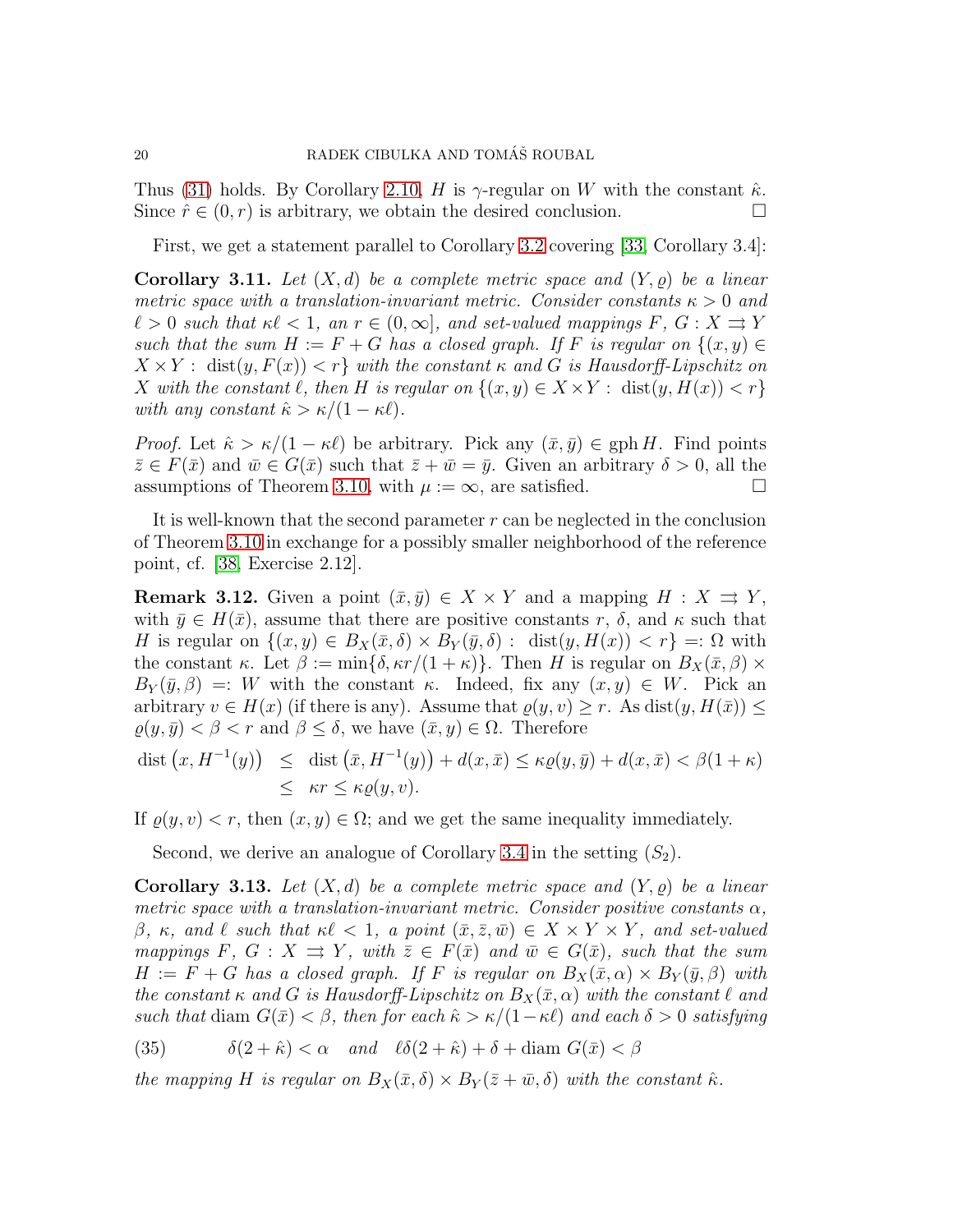*Proof.* Let  $\hat{\kappa}$  and  $\delta$  be as in the premise. Let  $r := \delta(1 + \hat{\kappa})/\hat{\kappa}$ ,  $\hat{\alpha} := \delta + \hat{\kappa}r =$  $\delta(2+\hat{\kappa})$ , and  $\mu := \ell \hat{\alpha} + \text{diam } G(\bar{x})$ . We shall apply Theorem [3.10](#page-17-2) with  $\alpha := \hat{\alpha}$ . As  $\hat{\alpha} < \alpha$ , assumption (ii) therein holds trivially; while (i) is satisfied because we also have  $\mu + \delta < \beta$ . To show (iii), fix any  $x \in B_X(\bar{x}, \hat{\alpha})$  and any  $v \in H(x)$ . There is a  $w \in G(x)$  such that  $v \in F(x)+w$ . Since G is Hausdorff-Lipschitz on  $B_X(\bar{x}, \alpha)$ , there is a  $\bar{w}' \in G(\bar{x})$  such that  $\varrho(w, \bar{w}') \leq \ell d(x, \bar{x})$ . By [\(24\)](#page-13-1), (iii) holds. Theorem [3.10](#page-17-2) and Remark [3.12](#page-19-0) yield the conclusion because  $\min\{\delta, \hat{\kappa}r/(1+\hat{\kappa})\} = \delta$ .  $\Box$ 

If  $G(\bar{x}) = {\bar{w}}$  we cover [\[33,](#page-23-3) Corollary 4.5]. Note that Corollary 3.4 and Corollary 4.5 in [\[33\]](#page-23-3) are consequences of two general approximation results with two separate proofs based on two different slope sufficient conditions (with two independent proofs again); and request also  $F$  to have a closed graph and  $Y$  to be a normed space. The following elementary example, see also [\[25,](#page-23-0) Example 5I.1] for an excessively elaborated one, shows a well-known fact that the sum of two set-valued mappings, one of which is locally regular while the latter is locally Hausdorff-Lipschitz, does not need to be regular around the reference point; in particular, [\[33,](#page-23-3) Corollary 4.8] is wrong.

**Example 3.14.** Let X, Y, d,  $\rho$ , F, and  $(\bar{x}, \bar{z})$  be as in Example [2.3.](#page-5-1) Let  $\bar{w} := 0$ . Consider a mapping  $\mathbb{R} \ni x \longmapsto G(x) := \{0,1\} \subset \mathbb{R}$ . Then F, G, and  $H := F + G$ have closed graphs,  $\bar{z} \in F(\bar{x}), \bar{w} \in G(\bar{x}), G$  is Hausdorff-Lipschitz on X with any constant  $\ell > 0$ , and  $H(x) = \{x, -1, 1+x, 0\}$  for each  $x \in \mathbb{R}$ . However H is not regular around  $(\bar{x}, \bar{z} + \bar{w}) = (0, 0)$ . Indeed, let  $\hat{\kappa} > 0$ , and open sets  $U \ni 0$ and  $V \ni 0$  be arbitrary. Pick a  $t > 0$  such that  $y := -t \in V \cap (-1/2, 0)$  and  $x := \hat{\kappa}t \in U$ . Then  $x > 0$  and  $H^{-1}(y) = \{-t, -t-1\}$ . Hence

$$
dist(x, H^{-1}(y)) = \hat{\kappa}t + t > \hat{\kappa}t = \hat{\kappa}|y - 0| = \hat{\kappa} dist(y, H(x)).
$$

Remember that given a  $\beta > 1 = \text{diam } G(\bar{x})$ , there are no  $\alpha > 0$  and  $\kappa > 0$  such that F is regular on  $(-\alpha, \alpha) \times (-\beta, \beta)$  with the constant  $\kappa$ . Hence the condition on the diameter in Corollary [3.4](#page-13-0) and Corollary [3.13](#page-19-1) cannot be improved.

Finally, we obtain an analogue of Corollary [3.7,](#page-14-0) that is, of [\[31,](#page-23-5) Theorem 8] in the setting  $(S_2)$ .

**Corollary 3.15.** Let  $(X, d)$  be a complete metric space and  $(Y, \rho)$  be a linear metric space with a translation-invariant metric. Consider constants  $\kappa > 0$  and  $\ell > 0$  such that  $\kappa \ell < 1$ , a point  $(\bar{x}, \bar{z}, \bar{w}) \in X \times Y \times Y$ , and set-valued mappings  $F, G: X \rightrightarrows Y$ , with  $\bar{z} \in F(\bar{x})$  and  $\bar{w} \in G(\bar{x})$ , such that the sum  $H := F + G$ has a closed graph. If F is regular around  $(\bar{x}, \bar{z})$  with the constant  $\kappa$ , G has Aubin property around  $(\bar{x},\bar{w})$  with the constant  $\ell$ , and the pair  $(F,G)$  is sumstable around  $(\bar{x}, \bar{z}, \bar{w})$ , then H is regular around  $(\bar{x}, \bar{z} + \bar{w})$  with any constant  $\hat{\kappa} > \kappa/(1 - \kappa \ell).$ 

*Proof.* Let  $\hat{\kappa} > \kappa/(1 - \kappa \ell)$  be arbitrary. Find a  $\beta > 0$  such that F is regular on  $B_X(\bar{x}, \beta) \times B_Y(\bar{z}, 2\beta)$  with the constant  $\kappa$  and that G has Aubin property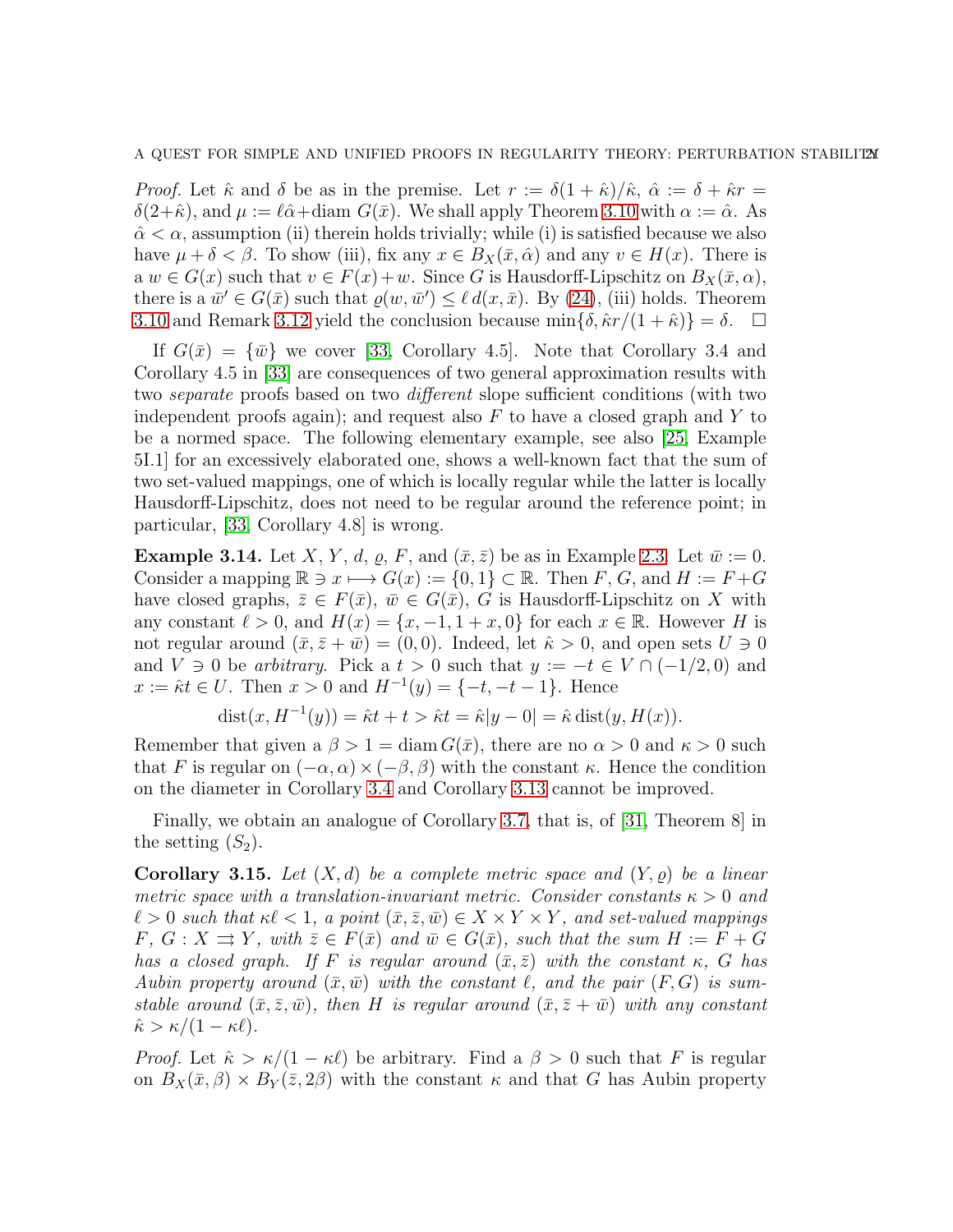on  $B_X(\bar{x},\beta) \times B_Y(\bar{w},\beta)$  with the constant  $\ell$ . Since the pair  $(F,G)$  is sum-stable around  $(\bar{x}, \bar{z}, \bar{w})$ , there is an  $\hat{\alpha} \in (0, \beta)$  such that for each  $x \in B_{X}(\bar{x}, \hat{\alpha})$  and each  $v \in H(x) \cap B_Y(\bar{z}+\bar{w}, \hat{\alpha})$ , there is a  $w \in G(x) \cap B_Y(\bar{w}, \beta)$  such that  $v \in F(x)+w$ . Pick a  $\delta \in (0, \beta)$  such that

$$
\delta(2+\hat{\kappa}) < \hat{\alpha} \quad \text{and} \quad \delta(1+2\hat{\kappa}) < \hat{\kappa}\hat{\alpha}.
$$

Putting  $\mu := \beta$ ,  $r := \delta(1 + \hat{\kappa})/\hat{\kappa}$ , and  $\alpha := \delta + \hat{\kappa}r$ , we have

$$
\alpha < \hat{\alpha} < \beta, \quad \delta + r < \hat{\alpha}, \quad \text{and} \quad \mu + \delta < 2\beta.
$$

<span id="page-21-0"></span>Theorem [3.10](#page-17-2) and Remark [3.12](#page-19-0) yield that H is regular on  $B_X(\bar{x}, \delta) \times B_Y(\bar{z}+\bar{w}, \delta)$ with the constant  $\hat{\kappa}$ .

#### 4. Concluding remarks

We briefly discuss possible generalizations and topics for further research: 1. In [\[40\]](#page-24-6), non-linear analogues of the properties in Definition [2.4](#page-6-3) are considered. Both Proposition [2.7](#page-7-3) and Proposition [2.9](#page-8-2) can be modified accordingly. Since these modifications are easy and immediate, we leave them as an exercise for an interested reader (if any);

2. Applying Corollary [2.8](#page-8-4) one immediately gets (variants of) [\[15,](#page-23-13) Theorem 4.4], which, in particular, implies that the sum of two set-valued mappings, one of which is locally regular while the other has Aubin property, is *semiregular* at the reference point, cf. Corollary [3.7;](#page-14-0) while Corollary [2.11](#page-10-2) yields a similar statement in the setting  $(S_2)$ ;

3. Using a technique similar to the proof of Theorem [3.1](#page-10-1) and Theorem [3.10](#page-17-2) one can investigate regularity (as well as directional versions of it) for compositions as in [\[13,](#page-23-15) Theorem 16] under the assumption of the so-called composition stability [\[13,](#page-23-15) Definition 14], see also [\[20\]](#page-23-16) and [\[19\]](#page-23-17). Note that the slope-based proofs in [\[19\]](#page-23-17) are more complicated than the ones of more general results in [\[13\]](#page-23-15) based on the Ioffe-type criterion;

4. One can also investigate a stronger version of the regularity than (II) considered in [\[36\]](#page-24-4), where [\(3\)](#page-4-2) is replaced by

<span id="page-21-1"></span>(36) dist 
$$
(x, F^{-1}(y) \cap W_{\cdot,y}) \le \kappa \text{ dist } (y, F(x))
$$
 for each  $(x, y) \in W$ .

It covers, in particular, directional regularity introduced in [\[4\]](#page-22-5). Theorem 13 in [\[36\]](#page-24-4) guarantees the perturbation stability of this property under single-valued additive perturbations in the setting  $(S_1)$ . The proof of it is based on the Ioffe-type criterion. In [\[32,](#page-23-6) Theorem 8], the same is established in the setting  $(S_2)$  via slope based conditions and lower semi-continuous envelopes. It seems that our approach works also in this case. However, in view of the next point, we prefer to leave a detailed discussion for another note (if any);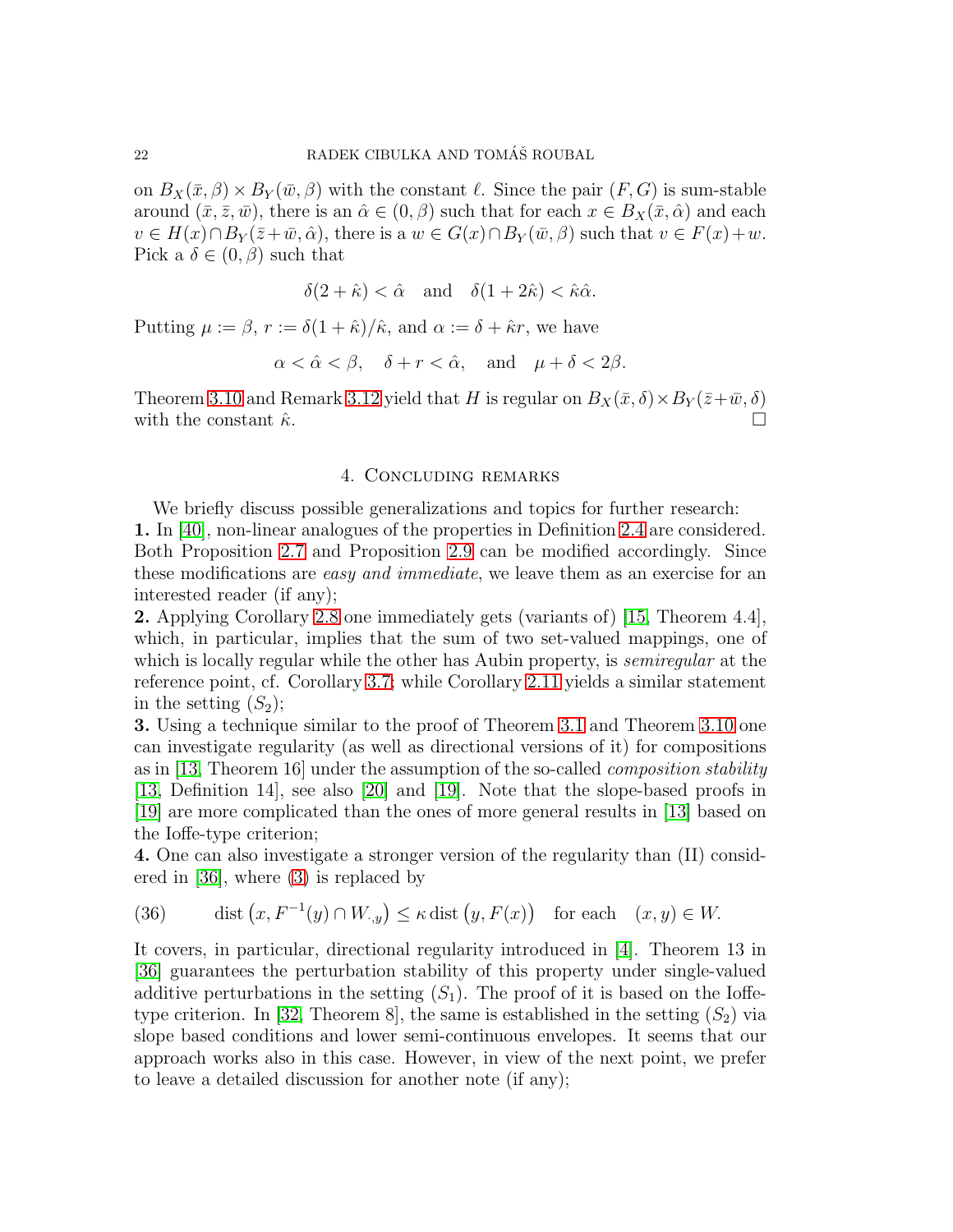A QUEST FOR SIMPLE AND UNIFIED PROOFS IN REGULARITY THEORY: PERTURBATION STABILITZS

5. One can consider the set W in the last displayed inequality as the graph of another mapping  $G : X \rightrightarrows Y$ . We arrive at the (equivalent) property: for each  $x \in \text{dom } G$  we have that

<span id="page-22-7"></span>(37) dist 
$$
(x, F^{-1}(y) \cap G^{-1}(y)) \le \kappa \inf \{ \varrho(y, v) : (y, v) \in G(x) \times F(x) \}.
$$

In particular, if this holds for an  $x \in \text{dom } G \cap \text{dom } F$ , then the set of the coincidence points  $\Xi := \{ \xi \in X : F(\xi) \cap G(\xi) \neq \emptyset \}$  of F and G is nonempty and we have an estimate to the distance from x to  $\Xi$ . In [\[3\]](#page-22-6), results on coincidence points of two (set-valued) mappings can be found, which can be proved either by the iterative procedure or by using the EVP. Let us emphasize that this approach, in contrast to Theorem [3.1,](#page-10-1) requests that one of the mappings F and G has a complete graph while the other has a closed graph only, see also [\[24,](#page-23-18) Theorem 3] and compare it with Corollary [3.2.](#page-12-1) Roughly speaking, the criterion for the property in [\(36\)](#page-21-1) is obtained by applying the EVP to the function  $gph F \ni (u, v) \longmapsto \varphi(u, v) := \varrho(y, v) + dist((u, y), W)$ , with a given  $y \in W_Y$ , provided that F has a complete graph [\[36\]](#page-24-4). If  $W := \text{gph } G$ , then the roles of  $F$  and  $G$  can be interchanged which does not effect [\(37\)](#page-22-7). However, any serious discussion on the relation between these two concepts takes several pages, see also the umbrella theorem [\[37,](#page-24-5) Theorem 6.1] corresponding to the setting  $(S_1)$ .

#### **REFERENCES**

- <span id="page-22-3"></span>[1] S. Adly, R. Cibulka, V. N. Huynh, Newton's method for solving inclusions using set-valued approximations, SIAM J. Optim. 25, 159–184 (2015).
- [2] F.J. Aragón Artacho, B.S. Mordukhovich, Enhanced metric regularity and Lipschitzian properties of variational systems, J. Glob. Optim. 50, 145–167 (2011).
- <span id="page-22-6"></span>[3] A. Arutyunov, E. Avakov, B. Gel'man, A. Dmitruk, V. Obukhovskii, Locally covering maps in metric spaces and coincidence points, J. Fixed Point Theory Appl. 5, 105–127 (2009).
- <span id="page-22-5"></span>[4] A.V. Arutyunov, E.R. Avakov, A.F. Izmailov, Directional regularity and metric regularity, SIAM J. Optim. 18, 810–833 (2007).
- [5] A.V. Arutyunov, A.F. Izmailov, Directional stability theorem and directional metric regularity, Math. Oper. Res. 31, 526–543 (2006).
- <span id="page-22-2"></span><span id="page-22-0"></span>[6] J.-P. Aubin, H. Frankowska, *Set-valued Analysis*, Birkhäuser, Boston (1990).
- [7] D. Az´e, J. Corvellec, Variational methods in classical open mapping theorems, J. Convex Anal. 13, 477–488 (2006).
- <span id="page-22-1"></span>[8] J.M. Borwein, Q.J. Zhu, Techniques of Variational Analysis, CMS Books in Mathematics, Springer (2006).
- [9] A.V. Dmitruk, On a nonlocal metric regularity of nonlinear operators, Control Cybernet. 34, 723–746 (2005).
- [10] A.V. Dmitruk, A.Y. Kruger, Metric regularity and systems of generalized equations, J. Math. Anal. Appl. 342, 864–873 (2008).
- <span id="page-22-4"></span>[11] R. Cibulka, A. L. Dontchev, A nonsmooth Robinson's inverse function theorem in Banach spaces, Math. Program. 156, Ser. A, 257–270 (2016).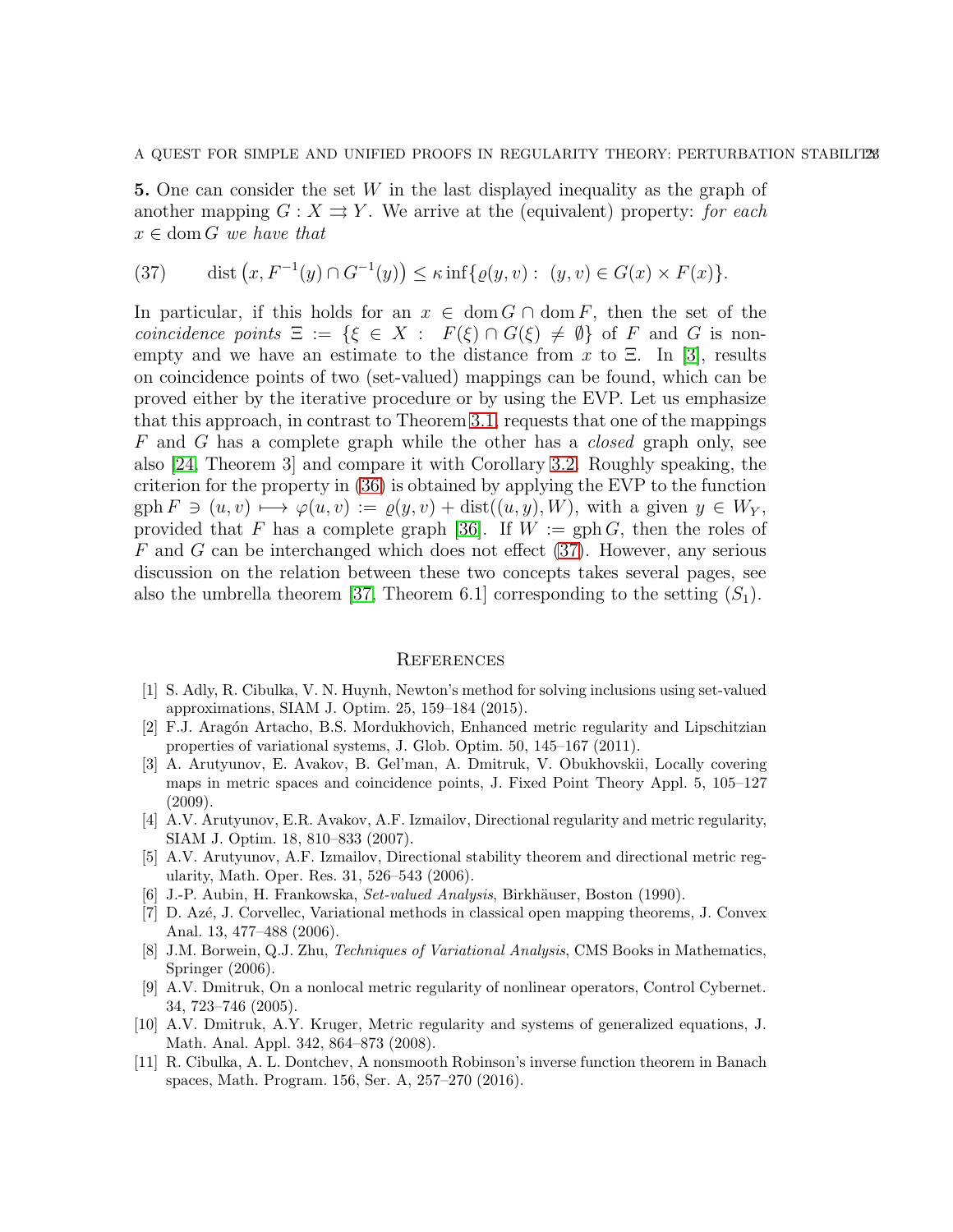- <span id="page-23-8"></span>[12] R. Cibulka, A.L. Dontchev, V.M. Veliov, Lyusternik–Graves theorems for the sum of a Lipschitz function and a set-valued mapping, SIAM J. Control Optim. 54, 3273–3296 (2016).
- <span id="page-23-15"></span>[13] R. Cibulka, M. Durea, M. Pantiruc, R. Strugariu, On the stability of the directional regularity, Set-Valued Var. Anal. 28, 209–237 (2020).
- <span id="page-23-9"></span>[14] R. Cibulka, M. Fabian, On primal regularity estimates for set-valued mappings, J. Math. Anal. Appl. 438, 444–464 (2016).
- <span id="page-23-13"></span>[15] R. Cibulka, M. Fabian, A.Y. Kruger, On semiregularity of mappings, J. Math. Anal. Appl. 473, 811–836 (2019).
- [16] R. Cibulka, M. Fabian, T. Roubal, An inverse mapping theorem in Fréchet-Montel spaces, Set-Valued Var. Anal. 28, 195–208 (2020).
- [17] R. Cibulka, T. Roubal, Ioffe-type criteria in extended quasi-metric spaces, J. Convex Anal. 27, 207–228 (2020).
- <span id="page-23-7"></span>[18] R. Cibulka, T. Roubal, On Ranges of non-linear operators, Set-Valued Var. Anal. 1–22 (2022).
- <span id="page-23-17"></span>[19] M. Durea, V.N. Huynh, H.T. Nguyen, R. Strugariu, Metric regularity of composition setvalued mappings: metric setting and coderivative conditions, J. Math. Anal. Appl. 412, 41–62 (2014)
- <span id="page-23-16"></span>[20] M. Durea, R. Strugariu, Chain rules for linear openness in metric spaces and applications, Math. Program. Ser. A 143, 147–176 (2014).
- <span id="page-23-4"></span>[21] E. De Giorgi, A. Marino, M. Tosques. Problems of evolution in metric spaces and maximal decreasing curve. Atti Accad. Naz. Lincei Rend. Cl. Sci. Fis. Mat. Natur. 68, 180–187 (1980). (in Italian). English translation in De Giorgi, Selected papers, Springer, Heidelber, 527–533 (2013).
- <span id="page-23-2"></span>[22] A.L. Dontchev, The Graves theorem revisited, J. Convex Anal. 3, 45–53, (1996).
- [23] A.L. Dontchev, On existence of solutions of parametrized generalized equations, Set-Valued Var. Anal. 28, 1-10 (2020).
- <span id="page-23-18"></span>[24] A.L. Dontchev, H. Frankowska, Lyusternik-Graves theorem and fixed points, Proc. Amer. Math. Soc. 139, 521–534 (2011).
- <span id="page-23-0"></span>[25] A.L. Dontchev, R.T. Rockafellar, Implicit Functions and Solution Mappings, second ed., Springer, Dordrecht (2014).
- [26] A.V. Dmitruk, A.A. Milyutin, N.P. Osmolovsky, Lyusternik's theorem and the theory of extrema, Russian Math. Surveys 35, 11–51 (1980).
- <span id="page-23-14"></span>[27] M. Durea, R. Strugariu, Openness stability and implicit multifunction theorems: Applications to variational systems, Nonlinear Anal. 75, 1246–1259 (2012).
- <span id="page-23-12"></span>[28] M. Fabian, A.D. Ioffe, J. Revalski, Separable reduction of local metric regularity, Proc. Amer. Math. Soc. 146, 5157–5167 (2018).
- <span id="page-23-10"></span>[29] M. Fabian, D. Preiss, A generalization of the interior mapping theorem of Clarke and Pourciau, Comment. Math. Univ. Carolin. 28, 311–324 (1987).
- <span id="page-23-5"></span><span id="page-23-1"></span>[30] L.M. Graves, Some mapping theorems, Duke Math. J. 17, 111–114 (1950).
- [31] V. N. Huynh, H. T. Nguyen, M. Théra, Metric regularity of the sum of multifunctions and applications, J. Optim. Theory Appl. 160, 355–390 (2014).
- <span id="page-23-6"></span>[32] V. N. Huynh, M. Théra, Directional metric regularity of multifunctions, Math. Oper. Res. 40, 969–991 (2015).
- <span id="page-23-3"></span>[33] V. N. Huynh, M. Théra, Error bounds in metric spaces and application to the perturbation stability of metric regularity, SIAM J. Optim. 19, 1–20 (2008).
- <span id="page-23-11"></span>[34] A.D. Ioffe, Metric regularity and subdifferential calculus, Russian Math. Surveys 55, 501– 558 (2000).